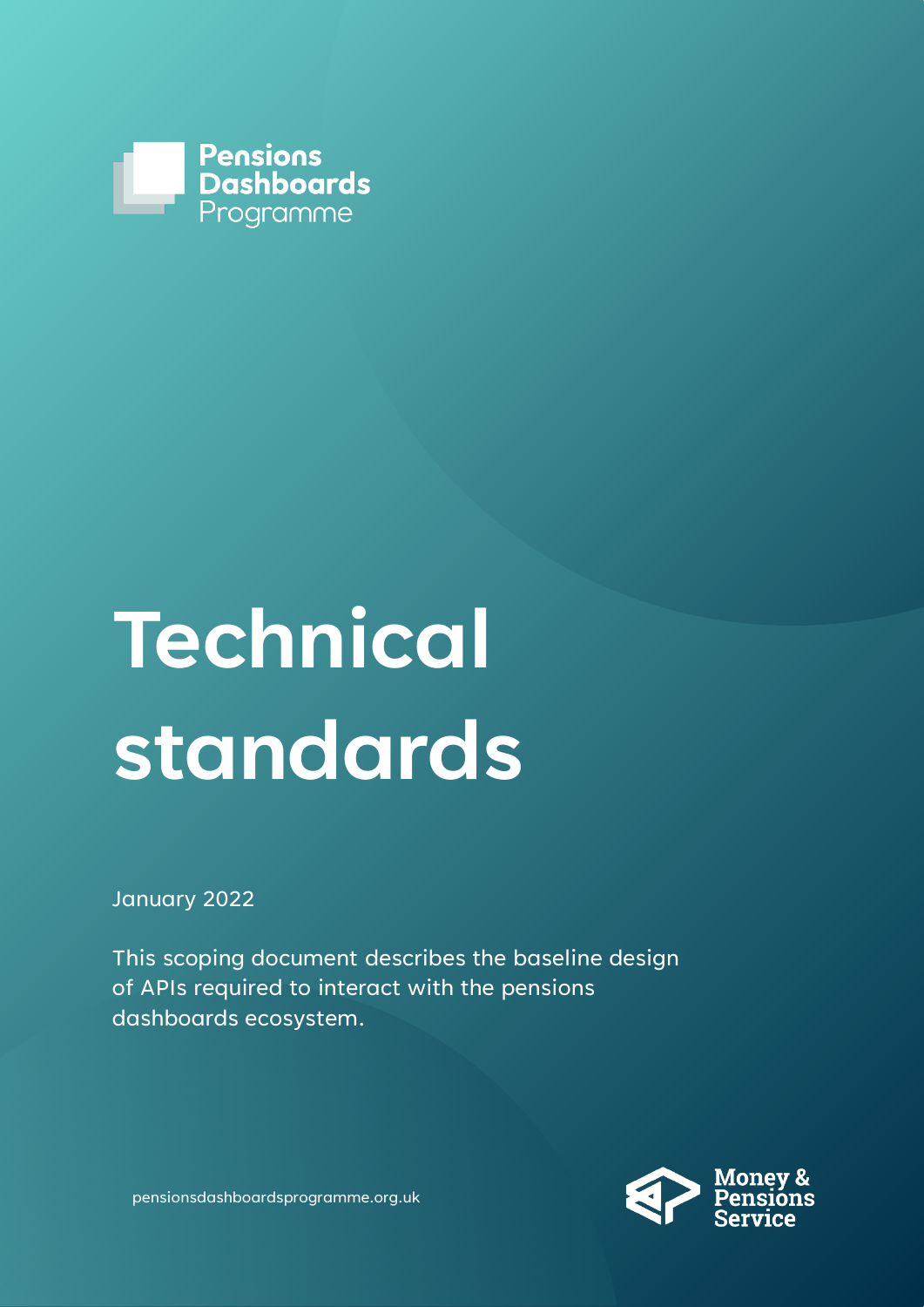# **1** Introduction

## **1.1 Purpose**

This document outlines the API baseline design for PDP specific APIs, as part of our technical standards.

# **1.2 Scope**

The following areas will be covered in the document:

- *a summary of each API*
- *hosting*
- *format*
- *HTTP method*
- *authorisation*
- *expected responses*
- *error handling*

## **1.3 Transaction monitoring**

All interfaces will carry a unique transaction identifier for logging, audit and monitoring purposes, the detail of which will be published in future documentation.

# Find API **2**

# **2.1 Summary of the find API**

The find API is exposed by data providers and its purpose is to receive the find requests, which are initiated by the pension finder service (PFS) containing the pension owner's personally identifiable information (PII) data, needed for a data provider to use in order to determine a match within the internal records. The find input data will also carry the relevant consents given by the pension owner during the find process and the user account token needed for obtaining the protected API token (PAT) needed for the data providers to use the UMA specific protection API, to register PeIs upon a successful find, with the consent and authorisation service.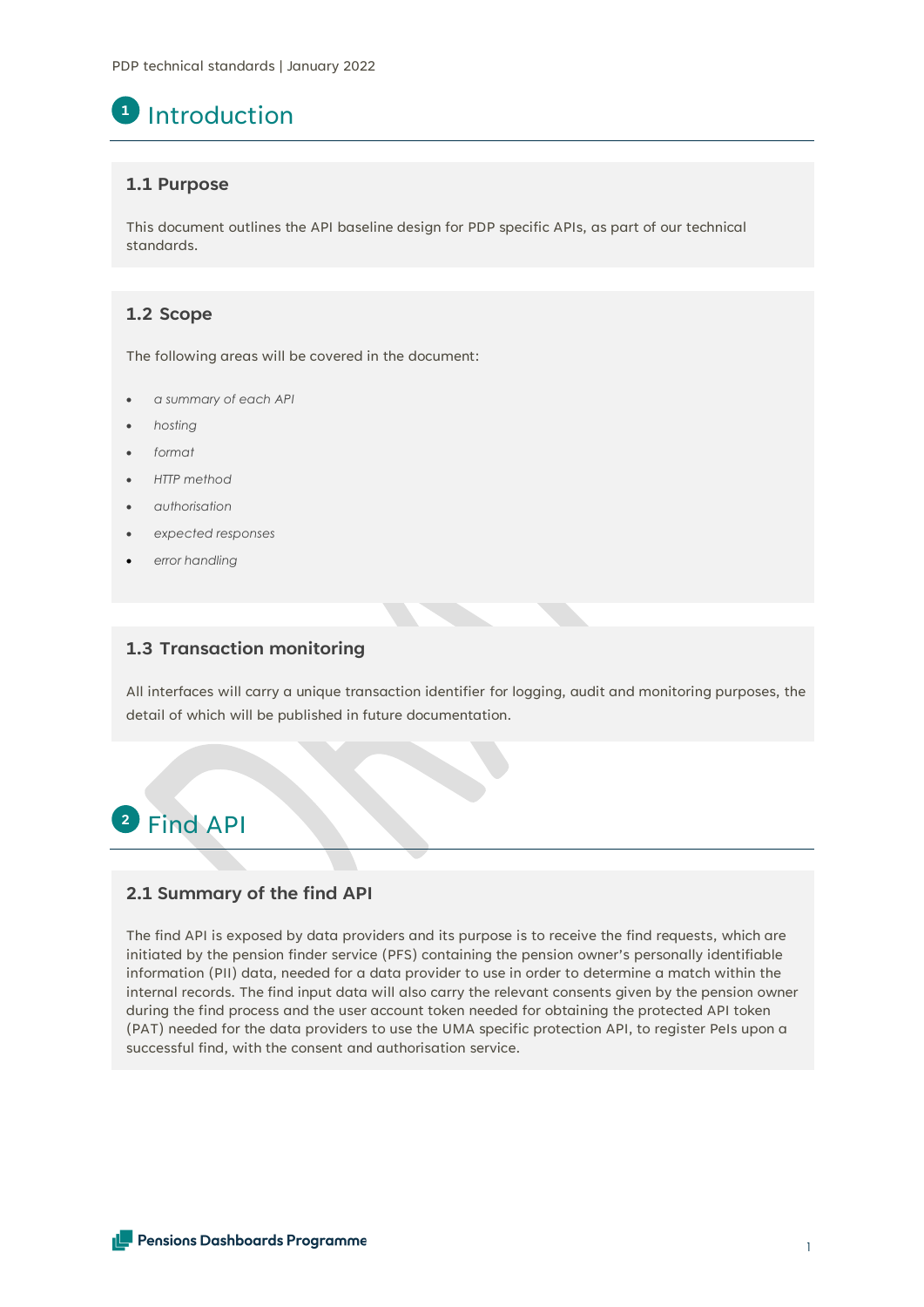# **2.2 Pension finder service (PFS)**

The pension finder service is orchestration middleware. It distributes the find request across the data provider endpoints by invoking their find APIs and manages the low-level interactions to achieve message delivery to the data providers.

# **2.3 Hosting**

Each data provider connected to the ecosystem will be required to host their find API within their domain.

# **2.4 Format**

The find API will be a REST API using JSON encoded as UTF-8.

# **2.5 Authorisation**

This is a closed ecosystem, with all end point connections secured using private public key infrastructure (PKI) certificates issued by the Pensions Dashboards Programme (PDP) governance register to suitably enrolled organisations. This enables connecting entities to establish a mutual transport layer security (TLS) connection with the central infrastructure. For find requests only, the PFS will be responsible for invoking the find API endpoints. There is an assumption made by the Pensions Dashboards Programme that there are no additional API security requirements for the find API – this needs to be validated with the industry.

# **2.6 HTTP method**

The PFS will be restricted to only making HTTP POST requests to each data provider find endpoint, with the body of the request containing the find parameters as signed JSON web tokens (JWTs).

Summary of the find request data parameters sent to the data provider find endpoint: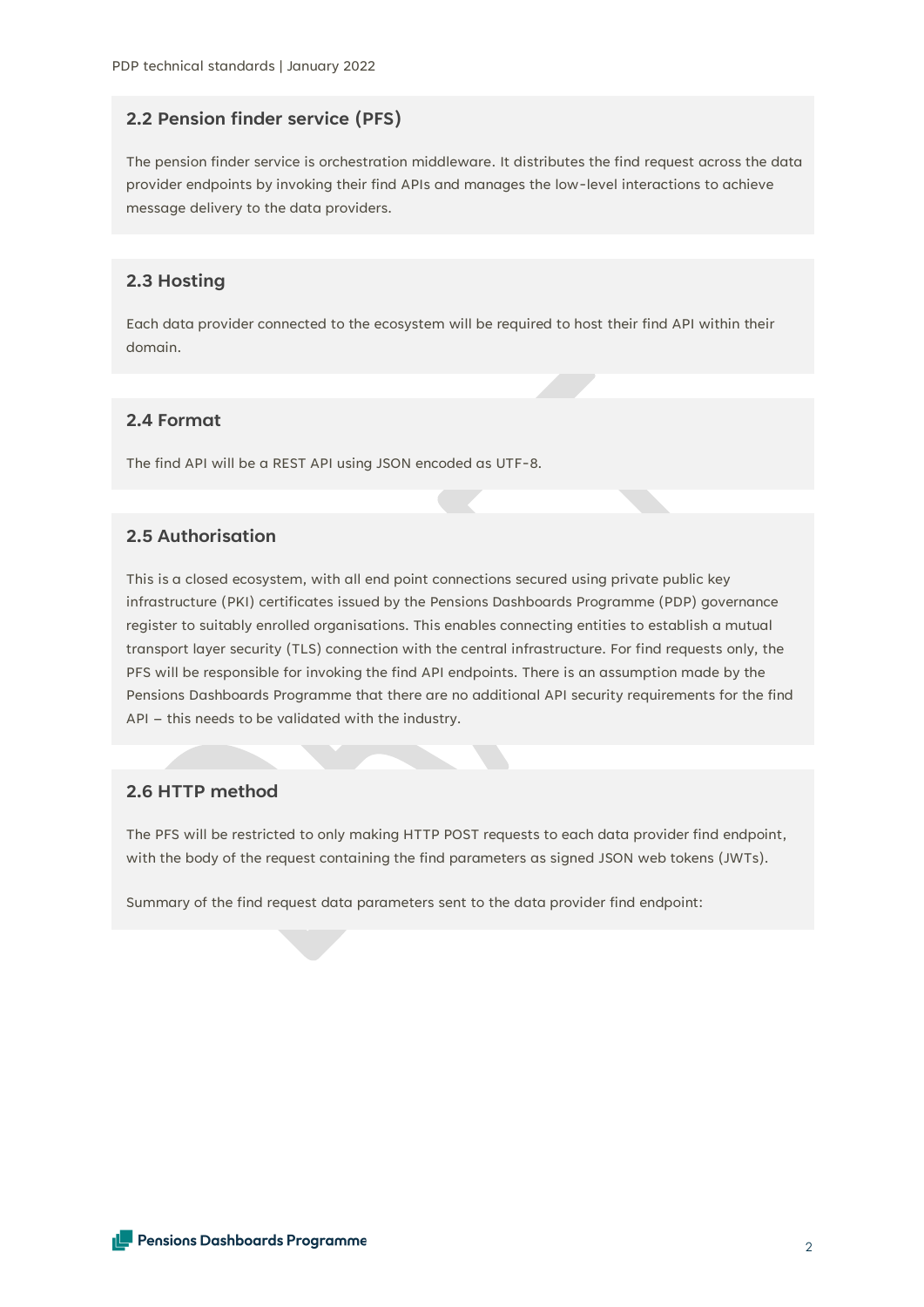| user token         | A combination of the following expressed as a JWT:<br>verified identity details such as name, date of birth and postcode. These will<br>$\bullet$<br>have been selected by the consent and authorisation (C&A) service from<br>the verified details supplied by the identity service<br>identity details asserted by the user at the C&A's consent user interface eg,<br>National Insurance Number |
|--------------------|----------------------------------------------------------------------------------------------------------------------------------------------------------------------------------------------------------------------------------------------------------------------------------------------------------------------------------------------------------------------------------------------------|
| user account token | The user account token is an OAuth2 authorisation grant, expressed as a JWT,<br>which can be exchanged for the PAT.                                                                                                                                                                                                                                                                                |
| consents token     | A set of user consents for subsequent processing, using the supplied identity<br>details expressed as a JWT.                                                                                                                                                                                                                                                                                       |

For example, the PFS makes the following HTTP POST request using mTLS:

POST /find HTTP/1.1 Host: [www.dashboard.aviva.com](http://www.dashboard.aviva.com/)

Content-Type: application/json;charset=UTF-8

{

"user\_token":"eyJhbGciOiJIUzI1NiIsInR5cCI6IkpXVCJ9.eyJzdWIiOiIxMjM0NTY3OD kwIiwibmFtZSI6IkpvaG4gRG9lIiwiaWF0IjoxNTE2MjM5MDIyfQ.SflKxwRJSMeKKF2Q T4fwpMeJf36POk6yJV\_adQssw5c",

"user\_account\_token":"eyJhbGciOiJIUzI1NiIsInR5cCI6IkpXVCJ9.eyJzdWIiOiIxMjM 0NTY3ODkwIiwibmFtZSI6IkpvaG4gRG9lIiwiaWF0IjoxNTE2MjM5MDIyfQ.SflKxwRJS MeKKF2QT4fwpMeJf36POk6yJV\_adQssw5c",

"consents\_token":"eyJhbGciOiJIUzI1NiIsInR5cCI6IkpXVCJ9.eyJzdWIiOiIxMjM0NTY 3ODkwIiwibmFtZSI6IkpvaG4gRG9lIiwiaWF0IjoxNTE2MjM5MDIyfQ.SflKxwRJSMeK KF2QT4fwpMeJf36POk6yJV\_adQssw5c"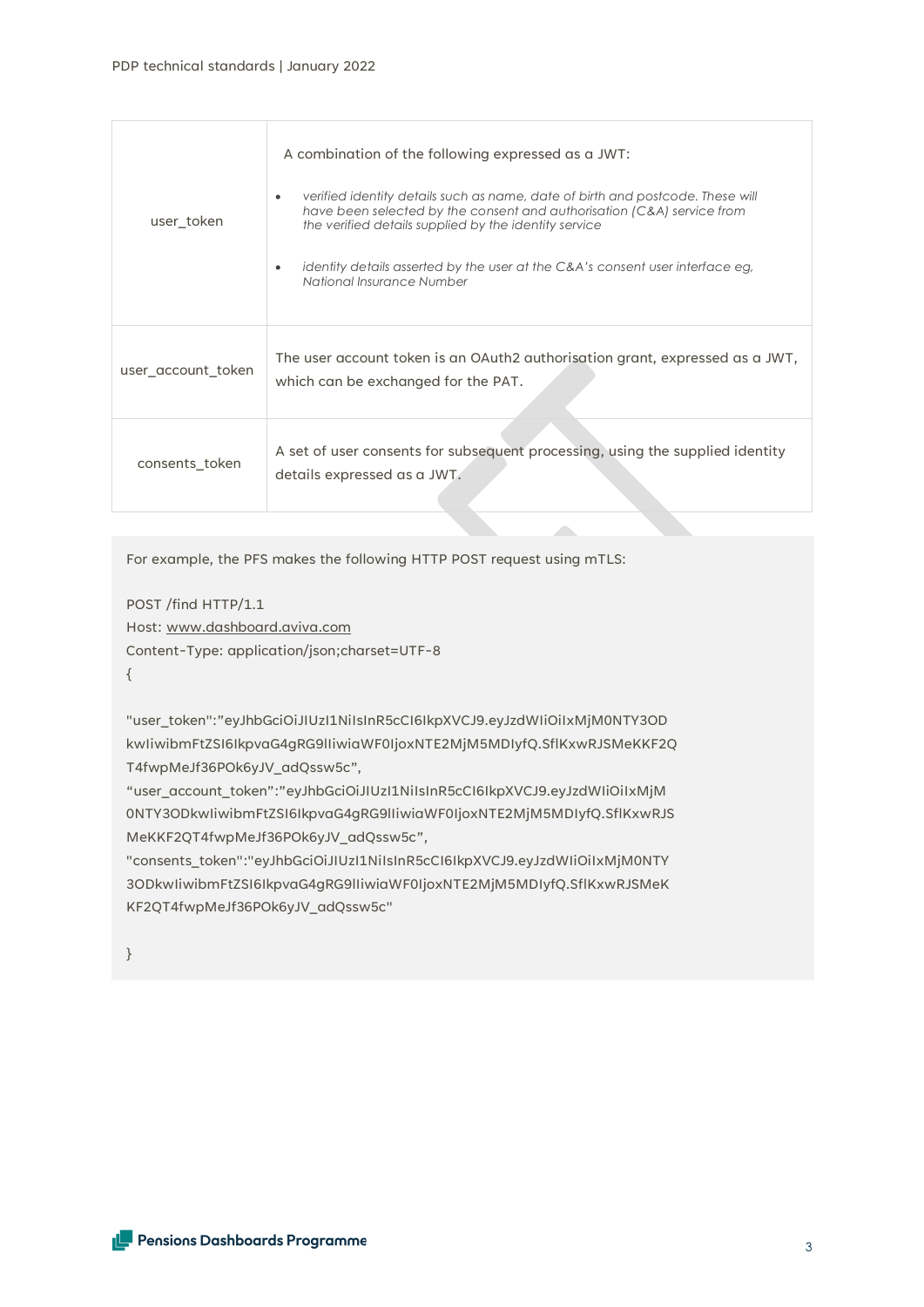#### **2.7 Response**

If the find request sent from the PFS succeeds, the data provider (UMA resource server) will respond with a *202 Accepted HTTP* status implying acknowledgment of the find request. Following this the PFS will not be involved in any request back from the data provider.

#### HTTP/1.1 202 Accepted

If a match is found, then the data provider will issue a PeI in the agreed format alongside its description and register this directly to the consent and authorisation service, via the UMA protection API. If no match is found, then there is no further action required by the data provider other than the option to hash failed find requests, in order to avoid repeating them. This optional requirement is discussed in more detail in the data provider technical guide.

## **2.8 Error handling**

If the find request sent from the PFS fails, then the data provider is expected to respond with the appropriate HTTP status code and error message. The body of the response for an error must contain an error code that correlates to a message, so that the test harnesses and logs can be automated

#### 4xx

The 4xx class of status code is intended for cases in which the client seems to have erred. Except when responding to a POST request, the server SHOULD include an entity containing an explanation of the error situation, and whether it is a temporary or permanent condition.

#### 5xx

The 5xx (server error) class of status code indicates that an exception occurred during the elaboration of a request. An indication about the nature of the error SHOULD be included together with an indication if the error is temporary or permanent.

| Status | Message               | <b>Note</b>                                                                                               |
|--------|-----------------------|-----------------------------------------------------------------------------------------------------------|
| 500    | internal server error |                                                                                                           |
| 503    | service unavailable   | This status is used temporarily when the service is down for<br>maintenance or is overloaded by requests. |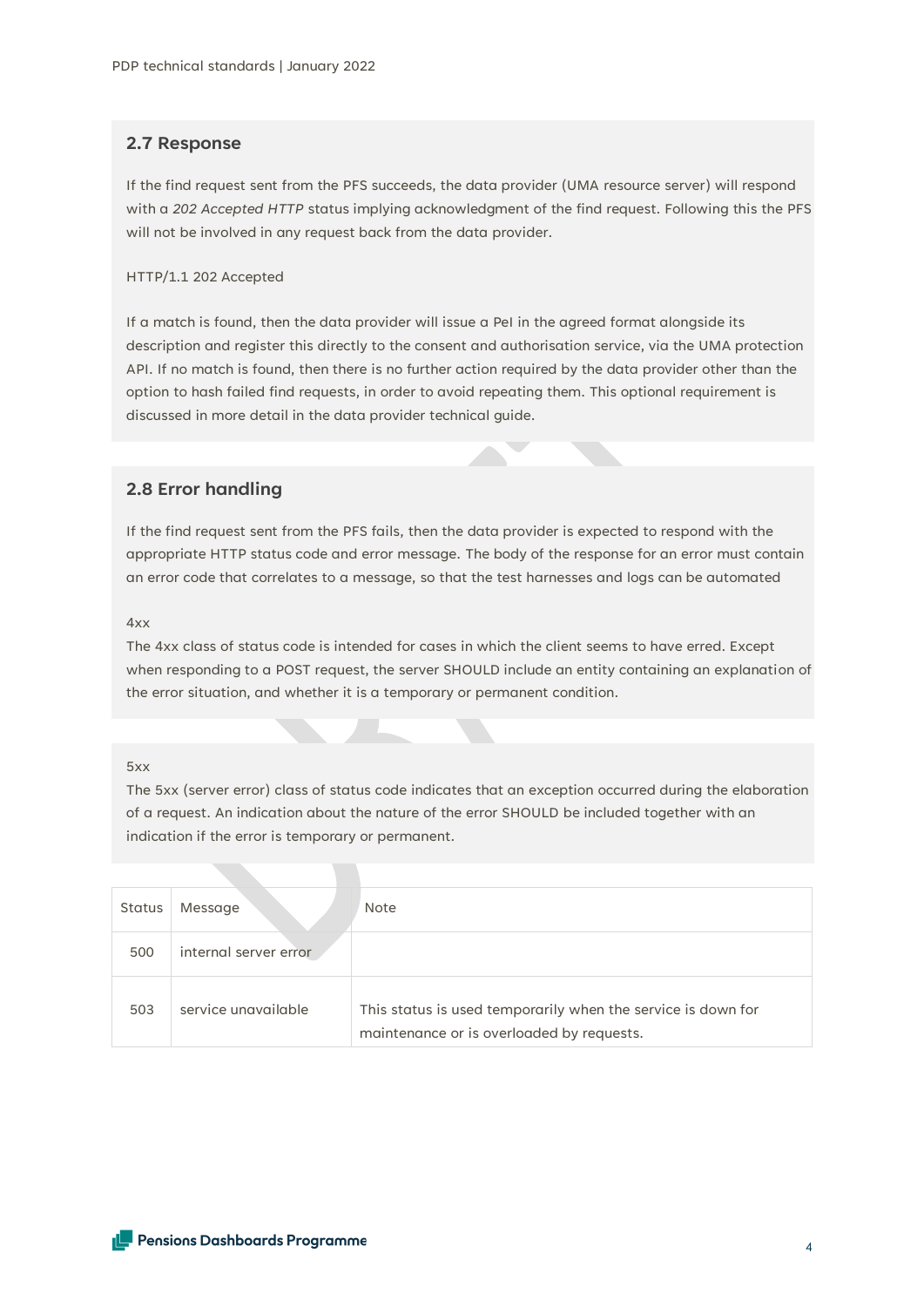# <sup>3</sup> Obtain PAT API

#### **3.1 Summary of the obtain PAT API**

During find, the PFS includes a valid user account token issued by the authorisation server (part of the C&A) in the find request sent out to the data provider find interface endpoints. The user account token is an OAuth2 authorisation grant, expressed as a JWT (JSON web token) that can be exchanged for the PAT, which is an OAuth2 access token as per the OAuth2 standard, by the presentation of this token to the authorisation server's token endpoint. Data providers will be a client of the authorisation server.

#### Hosting

The API will be hosted on the authorisation server (AS) as the request is made is to the authorisation server's token endpoint.

# **3.2 Format**

The obtain PAT API will be a REST API with character encoding of UTF-8 in the HTTP request entitybody.

# **3.3 Authorisation**

The data provider will be a client of the authorisation server and will need to register its software with it before a request can be made. This will ensure the communication channel is encrypted and will establish dynamic trust between both parties.

### **3.4 HTTP method**

The data provider MUST use the HTTP "POST" method when making access token requests to the authorisation server's token endpoint, by sending the following parameters using the "application/xwww-form-urlencoded" format with a character encoding of UTF-8 in the HTTP request entity-body:

grant\_type

 REQUIRED. Value MUST be set to " urn:ietf:params:oauth:grant type:jwt-bearer".

 assertion REQUIRED. MUST contain a single JWT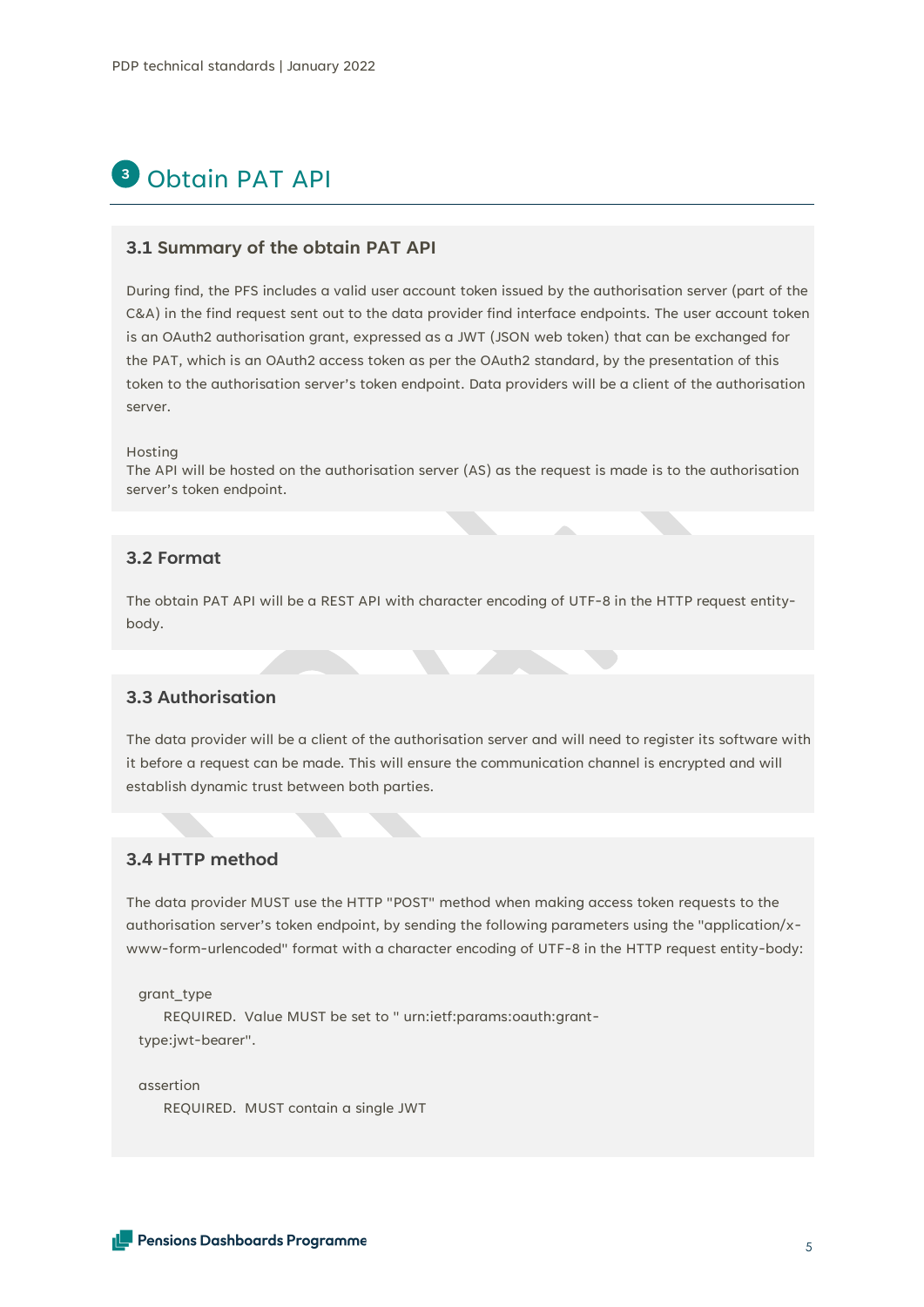scope REQUIRED. Specifies the scope of the access request. MUST be uma\_protection

For example, the data provider makes the following HTTP POST request using mTLS:

POST /token HTTP/1.1

Host: as.pdp.com

Content-Type: application/x-www-form-urlencoded;charset=UTF-8

 grant\_type=urn%3Aietf%3Aparams%3Aoauth%3Agrant-type%3jwt-bearer& assertion+ PHNhbWxwOl...[omitted for brevity]...ZT4&scope= uma\_protection

#### **3.5 Response**

If the request for an access token is valid, the authorisation server generates an access token (PAT) as a structured JWT bound (in accordance with [Section 3 RFC8705\)](https://datatracker.ietf.org/doc/html/rfc8705#section-3) to the resource server (data provider certificate).

For example, a successful token response may look like the following with all the properties of the PAT token encoded in the payload:

HTTP/1.1 200 OK Content-Type: application/json;charset=UTF-8

{

"access\_token":"eyJhbGciOiJIUzI1NiIsInR5cCI6IkpXVCJ9.eyJzdWIiOiIxMjM0NTY3 ODkwIiwibmFtZSI6IkpvaG4gRG9lIiwiaWF0IjoxNTE2MjM5MDIyfQ.SflKxwRJSMeKK F2QT4fwpMeJf36POk6yJV\_adQssw5c", "token\_type":"pension\_dashboard\_pat"

}

#### **3.6 Error handling**

If the access token request is invalid, such as the redirect URL didn't match the one used during authorisation, then the server will return an error response. The error handling will follow standard OAuth 2 failure codes as pe[r RFC6749.](https://datatracker.ietf.org/doc/html/rfc6749#section-5.2)

Error responses are returned with an HTTP 400 status code (unless specified otherwise), with error and error description parameters. The error parameter will always be one of the values listed below:

• *invalid\_request – the request is missing a parameter so the server can't proceed with the request. This may also be returned if the request includes an unsupported parameter or repeats a parameter*

• *invalid\_grant – the authorisation code (or user's password for the password grant type) is invalid or expired. This is also the error you would return if the redirect URL given in the authorisation grant does not match the URL provided in this access token request*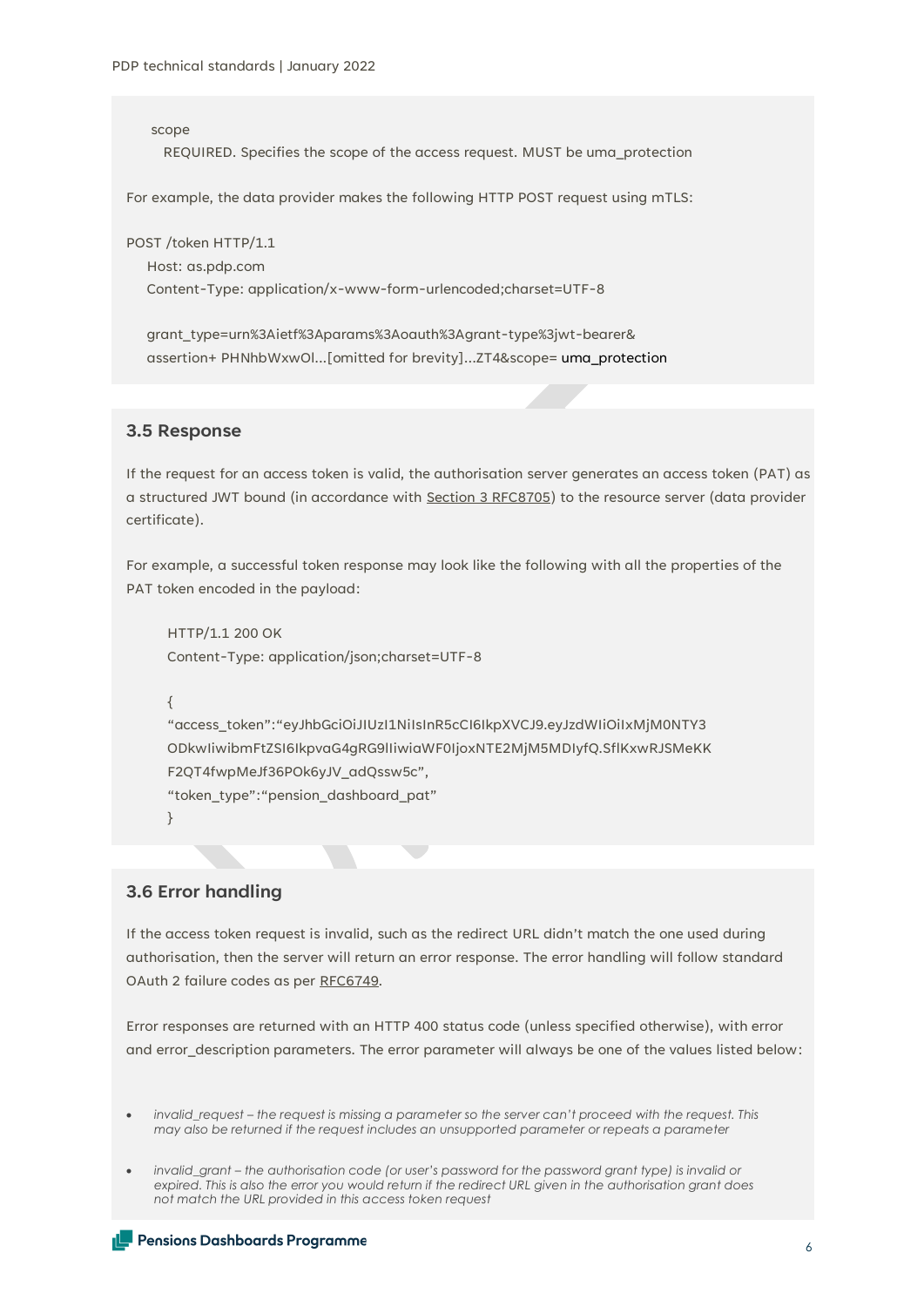- *invalid\_scope – for access token requests that include a scope (password or client\_credentials grants), this error indicates an invalid scope value in the request*
- *unauthorised\_client – this client is not authorised to use the requested grant type. For example, if you restrict which applications can use the Implicit grant, you would return this error for the other apps*
- *unsupported\_grant\_type –* if a grant type is requested that the authorisation server doesn't recognise, *use this code. Note that unknown grant types also use this specific error code rather than using the invalid\_request above.*

The entire error response is returned as a JSON string, similar to the successful response. Below is an example of an error response.

HTTP/1.1 400 Bad Request Content-Type: application/json;charset=UTF-8 Cache-Control: no-store Pragma: no-cache

{

"error": "invalid\_request",

}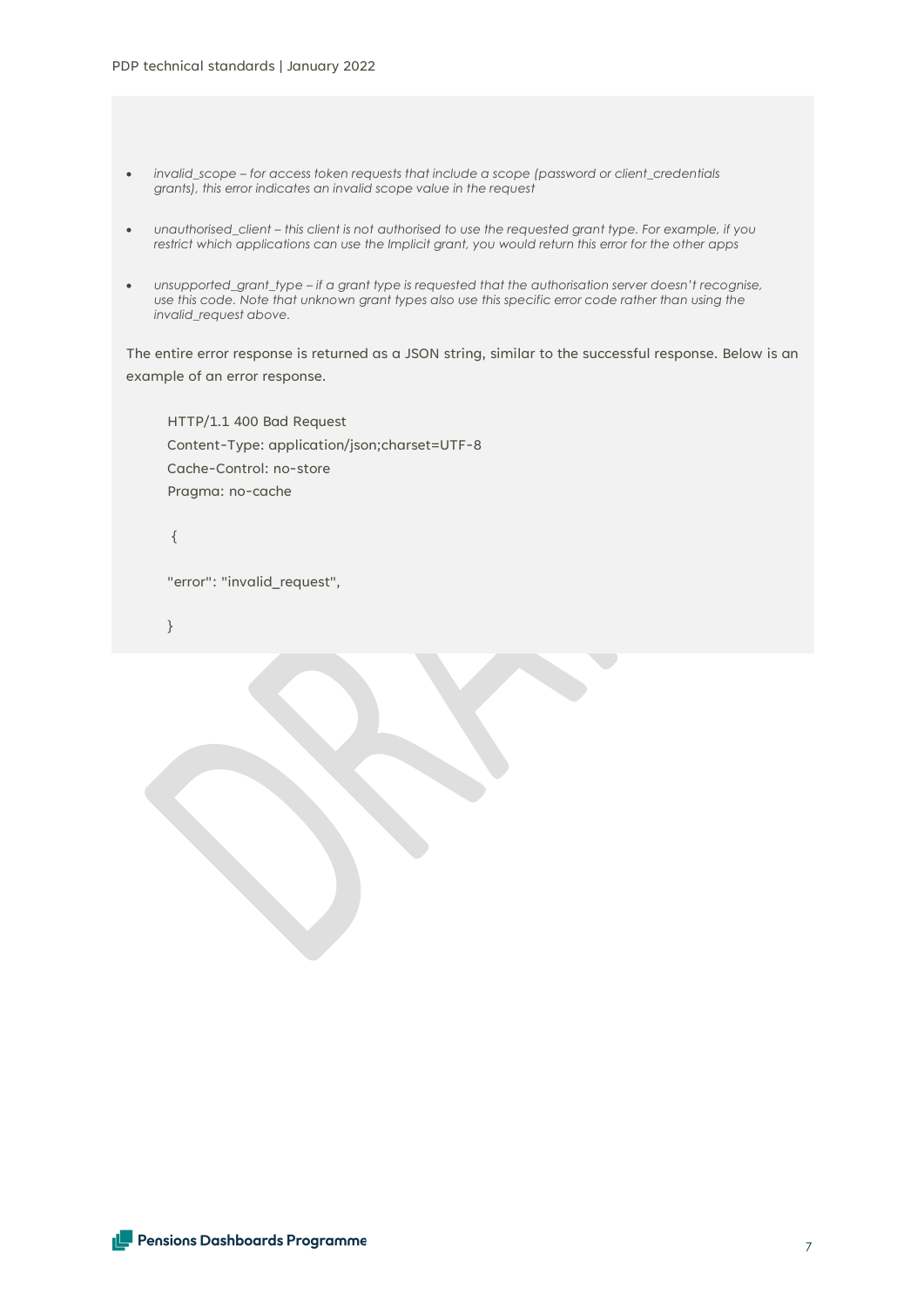# Register Pel API **4**

#### **4.1 Summary of the register Pel API**

When the data provider (UMA resource server) has determined a match within their internal records and obtained the PAT token to enable access to the UMA protection API hosted in the authorisation server, then the data provider will be able to access the API to register PeIs (resources) and place them under protection of an authorisation control on behalf of the pension owner (resource owner) and manage them over time. Protection of a resource at the authorisation server begins on successful registration and ends on successful deregistration.

The authorisation server MUST support the following five registration options and MUST require a valid PAT for access to them; any other operations are undefined by this specification. Here, rreguri stands for the resource registration endpoint and \_id stands for the authorisation server-assigned identifier for the web resource, returned by the authorisation server when the create resource operation was performed, corresponding to the resource at the time it was created, included within the URL returned in the location header. Each operation is defined in its own section below.

Create resource description: POST rreguri/ Read resource description: GET rreguri/\_id Update resource description: PUT rreguri/\_id Delete resource description: DELETE rreguri/\_id List resource descriptions: GET rreguri/

The resource server must persist the following, for each resource owner following a create resource operation:

- resource id index of the registered resource (PeI)
- resource owner's PAT access token to API
- authorisation server 'AS URI' which issued the PAT (at which the resource \_id is registered) address of the authorisation server token endpoint

The resource server should also persist these items in a manner which it can locate them using the inbound URL of the view request.

#### **4.2 Hosting**

The API will be hosted on the authorisation server, which is part of the consent and authorisation (C&A) service. The resource server will use this API at the authorisation server's resource registration endpoint to create, read, update and delete resource descriptions, along with retrieving lists of such descriptions. The descriptions consist of JSON documents that are maintained as web resources at the authorisation server. The authorisation server should declare this endpoint in the discovery document, so that the resource server knows the endpoint.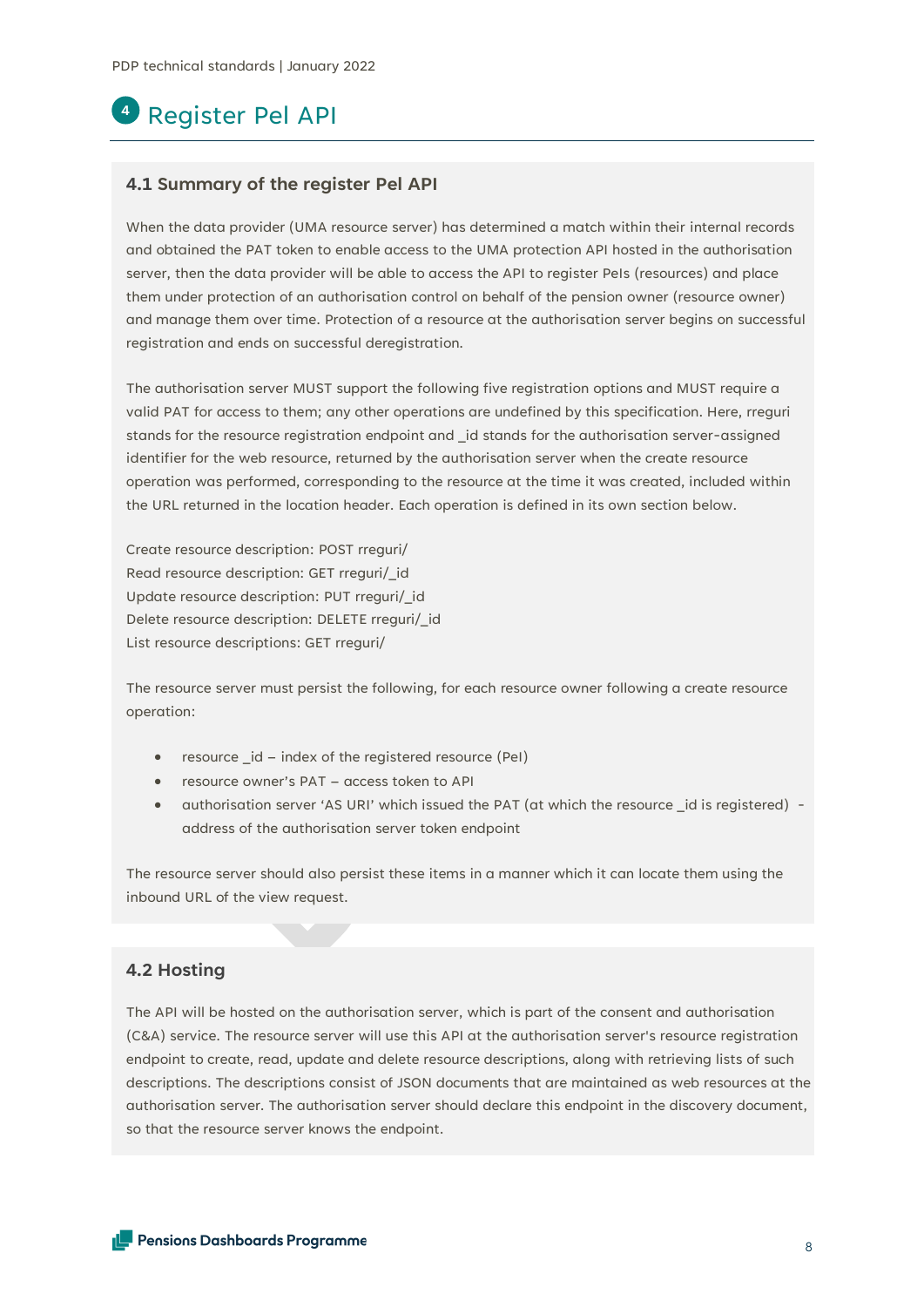## **4.3 Format**

The API will be a REST API using JSON encoded as UTF-8.

# **4.4 Authorisation**

The data provider will need to use the relevant PAT specific to the pension owner to authorise its use of the API when making a request to the authorisation server to create, read, update or delete a resource (PeI).

### **4.5 HTTP method**

This will depend on the type of request ie create, read, update, delete, list. These are covered in the relevant sections below.

## **4.6 Resource description**

A resource description is a JSON document that describes the characteristics of a resource sufficiently for an authorisation server to protect it. A resource description will have the following parameters:

#### **Resource scopes** – required

These will be ["value", "owner", "delegate"]. All three scopes must be used for all registrations, so that the resource owner can subsequently delegate access if required without further resource server activity.

#### **Name –** required

This is the URI or URN of the resource, ie of the pension asset at the resource server. It will be used as the unique name against which the authorisation server will apply authorisation protection and is the representation of the pension asset as is available to a pensions dashboard client.

#### **Type** – required

This is a URI of the type of all 'name' parameters used in the pensions dashboards ecosystem. It is required for future extension, eg to support resources which have wider scope options than defined here, or for specialised RS-AS relationships in the future.

#### **Description** – required

Data standards for the pensions dashboards ecosystem will define 'type' and 'name' mandated here. It may be that human readable derivations of 'name' will be aided by this 'description'. Format of this field needs to be agreed with the pensions industry.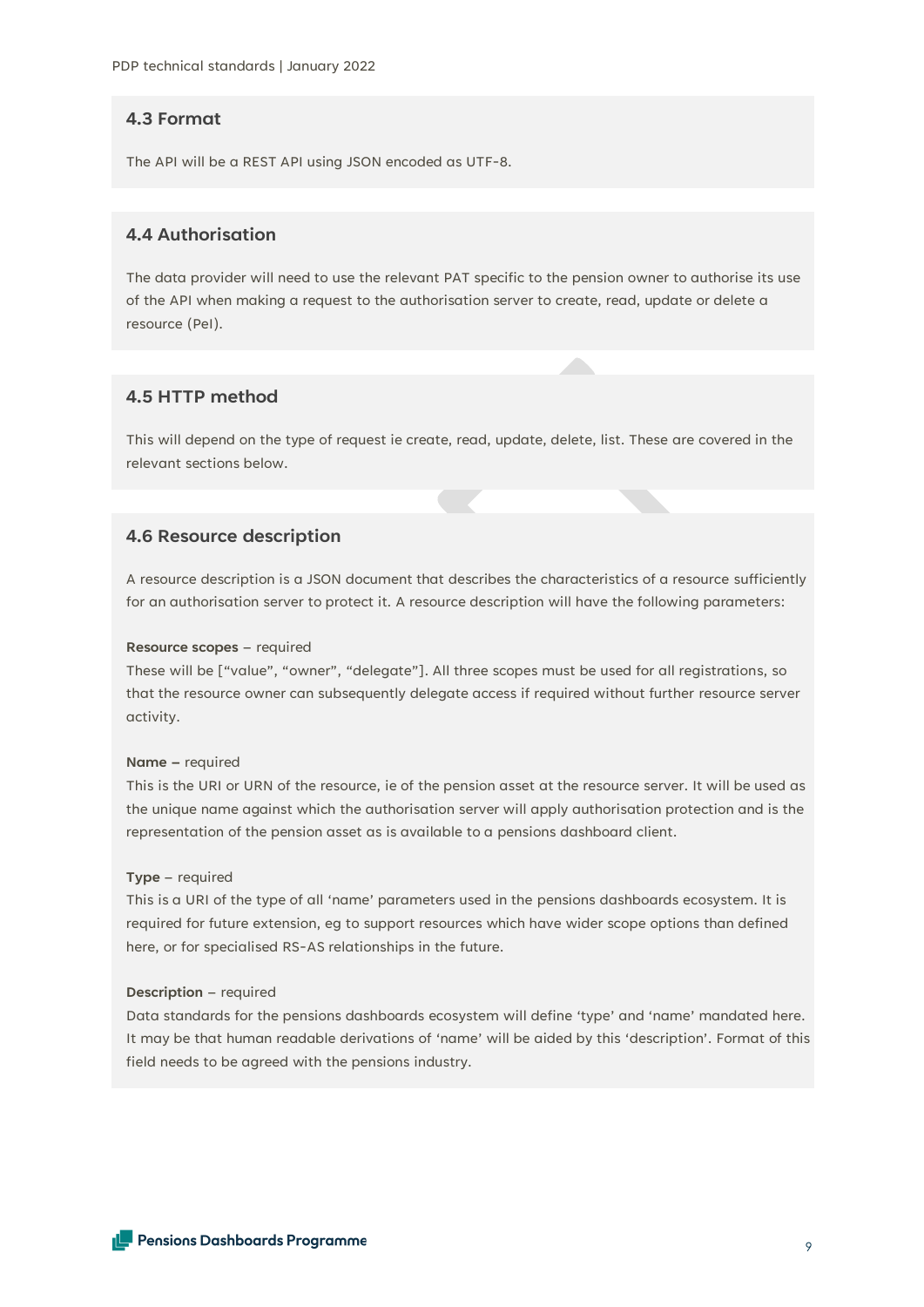#### **4.6.1 Create resource description**

The resource server must use the HTTP "POST" method when registering the resource with the authorisation server. The resource server must register each pension asset as a separate resource (to enable delegation and access at the most granular level). The request must contain the required parameters.

Example of a resource registration request message with a PAT in the header:

```
POST /rreg/ HTTP/1.1
Content-Type: application/json;charset=UTF-8
Authorisation: Bearer
eyJhbGciOiJIUzI1NiIsInR5cCI6IkpXVCJ9.eyJzdWIiOiIxMjM0NTY3ODkwIiwibmFtZSI
6IkpvaG4gRG9lIiwiaWF0IjoxNTE2MjM5MDIyfQ.SflKxwRJSMeKKF2QT4fwpMeJf36P
Ok6vJV_adOssw5c
…
```

```
{
  "resource_scopes":["value", "owner", "delegate"],
  "name": "pei:aed123aq:WGF45920EJH348ASEWQ0284",
  "type": "http://pdp.gov/uma/PEI",
   "description" : "Aviva Pension 1234"
}
```

```
If the request is successful, the resource is thereby registered and the authorisation server MUST 
respond with an HTTP 201 status message that includes a location header and a resource_id 
parameter. The resource _id parameter is issued by the authorisation server for each registered 
resource, ie as a result of each UMA registration of a PeI, initiated by the resource server, authorised 
by the PAT. The resource_id is the common index between the authorisation server and resource 
server associated with each PeI.
```
Example resource registration response message:

```
HTTP/1.1 201 Created
Content-Type: application/json;charset=UTF-8
Location: /rreg/KX3A-39WE
…
{
  " resource_id":"KX3A-39WE"
}
```
## **4.6.2 Read resource description**

The resource server must use the HTTP GET method to read a previously registered resource description. If the request is successful, the authorisation server MUST respond with an HTTP 200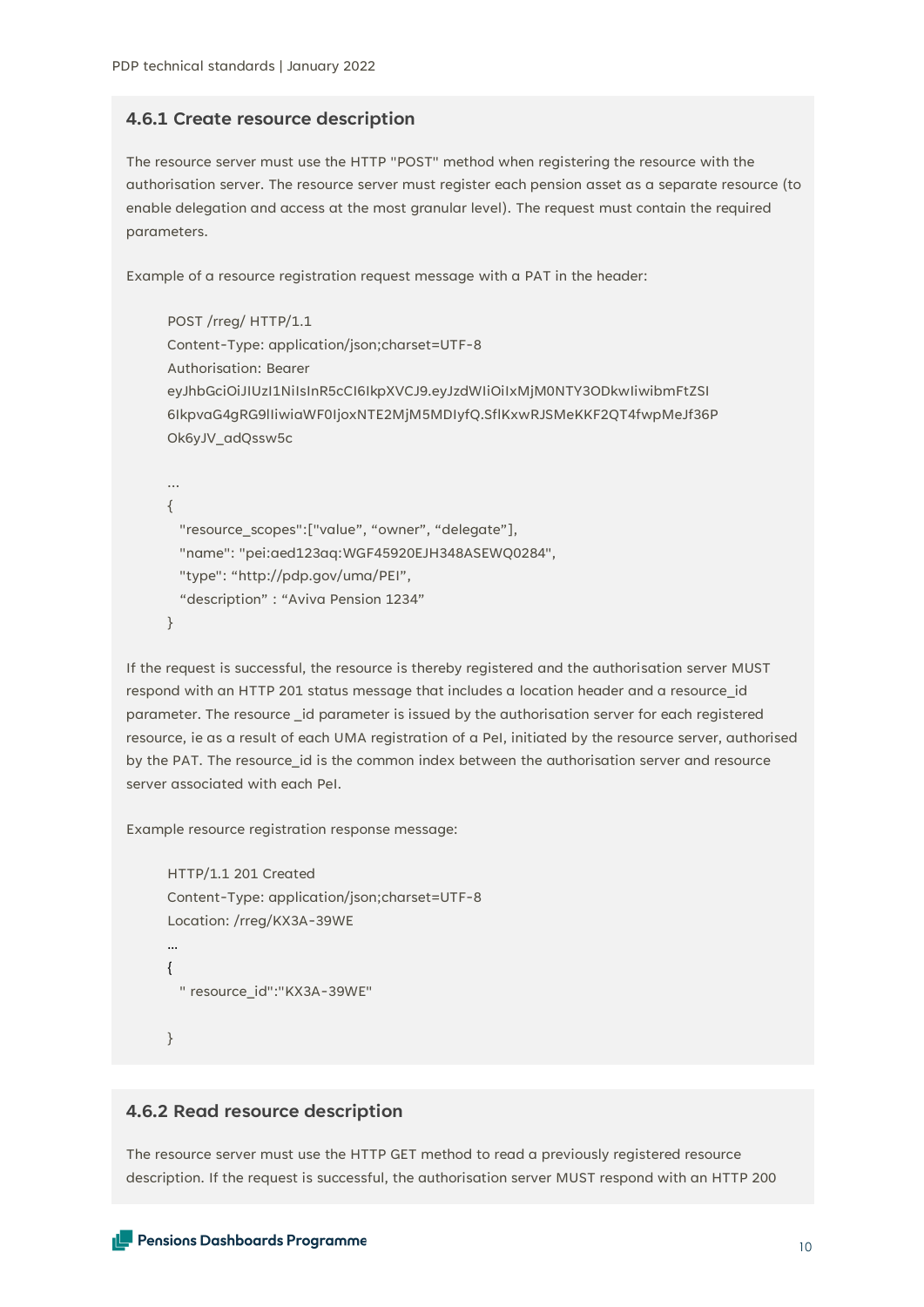status message that includes a body containing the referenced resource description, along with an \_id parameter.

Example of a read request, with a PAT in the header:

```
GET /rreg/KX3A-39WE HTTP/1.1
Authorisation: Bearer
eyJhbGciOiJIUzI1NiIsInR5cCI6IkpXVCJ9.eyJzdWIiOiIxMjM0NTY3ODkwIiwibmFtZSI
6IkpvaG4gRG9lIiwiaWF0IjoxNTE2MjM5MDIyfQ.SflKxwRJSMeKKF2QT4fwpMeJf36P
Ok6yJV_adQssw5c
```
…

Example of a successful response, containing all the parameters that were registered as part of the description:

```
HTTP/1.1 200 OK
Content-Type: application/json;charset=UTF-8
…
{
  " resource_id":"KX3A-39WE",
  "resource_scopes":["value", "owner", "delegate"],
  "name": "pei:aed123aq:WGF45920EJH348ASEWQ0284",
  "type": "http://pdp.gov/uma/PEI",
  "description" : "Aviva Pension"
}
```
# **4.6.3 Update resource description**

The resource server must use the HTTP PUT method to update a previously registered resource description, by means of a complete replacement of the previous resource description. If the request is successful, the authorisation server MUST respond with an HTTP 200 status message that includes a resource\_id parameter.

Example of an update request adding a description parameter to a resource description that previously had none, with a PAT in the header:

```
PUT /rreg/9UQU-DUWW HTTP/1.1
Content-Type: application/json
Authorisation: Bearer
eyJhbGciOiJIUzI1NiIsInR5cCI6IkpXVCJ9.eyJzdWIiOiIxMjM0NTY3ODkwIiwibmFtZSI
6IkpvaG4gRG9lIiwiaWF0IjoxNTE2MjM5MDIyfQ.SflKxwRJSMeKKF2QT4fwpMeJf36P
Ok6vJV_adOssw5c
```

```
…
{
```

```
 "resource_scopes":["value", "owner", "delegate"],
```

```
 "name": " pei: aed123aq:WGF45920EJH348ASEWQ0284",
```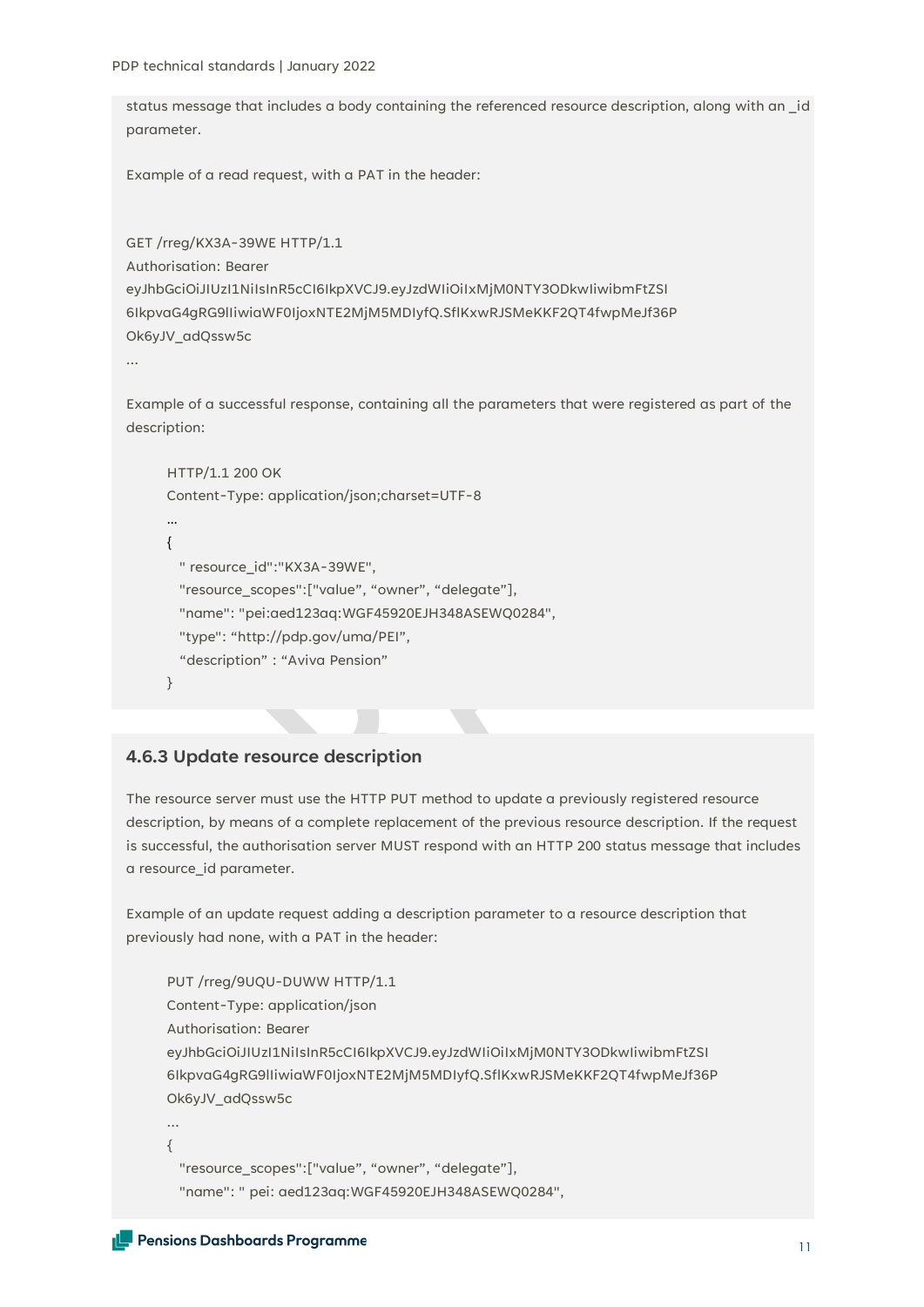```
 "type": "http://pdp.gov/uma/PEI",
   "description" : "Aviva Pension"
}
```
Form of a successful response, not containing the optional user\_access\_policy\_uri parameter:

```
HTTP/1.1 200 OK
…
{
  "resource_id":"9UQU-DUWW"
}
```
# **4.6.4 Delete resource description**

The resource server must use the HTTP Delete method to delete a previously registered resource description. If the request is successful, the resource is thereby deregistered and the authorisation server MUST respond with an HTTP 200 or 204 status message.

Form of a delete request, with a PAT in the header:

```
DELETE /rreg/9UQU-DUWW
Authorisation: Bearer
eyJhbGciOiJIUzI1NiIsInR5cCI6IkpXVCJ9.eyJzdWIiOiIxMjM0NTY3ODkwIiwibmFtZSI
6IkpvaG4gRG9lIiwiaWF0IjoxNTE2MjM5MDIyfQ.SflKxwRJSMeKKF2QT4fwpMeJf36P
Ok6yJV_adQssw5c
…
```
Form of a successful response:

HTTP/1.1 204 No content

…

## **4.6.5 List resource description**

The resource server must use the HTTP GET method in order to get a list of all previously registered resource identifiers for this resource owner. The authorisation server MUST return the list in the form of a JSON array of resource\_id string values.

The resource server can use this method as a first step in checking whether its understanding of protected resources is in full synchronisation with the authorisation server's understanding.

Form of a list request, with a PAT in the header:

GET /rreg/ HTTP/1.1 Authorisation: Bearer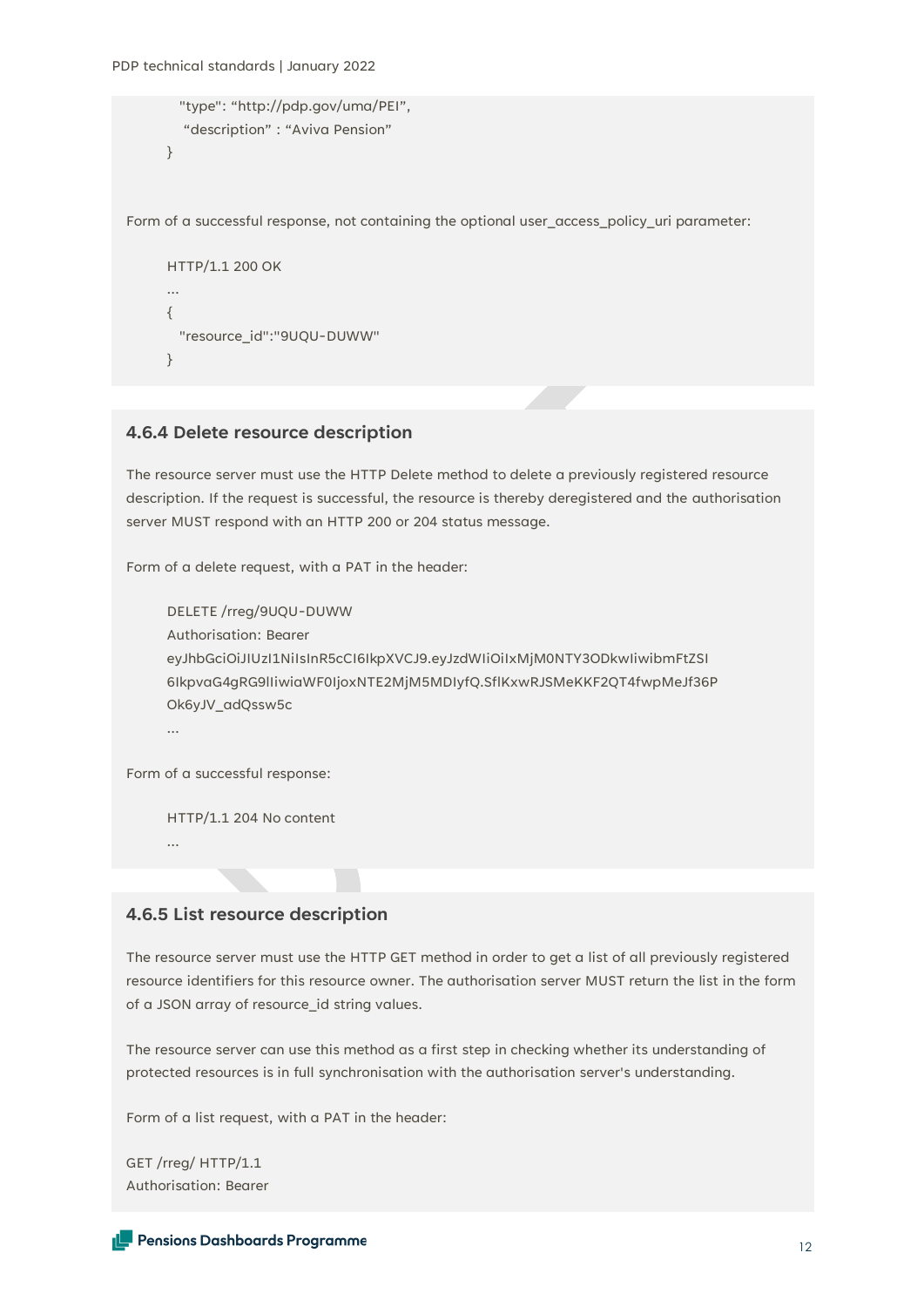eyJhbGciOiJIUzI1NiIsInR5cCI6IkpXVCJ9.eyJzdWIiOiIxMjM0NTY3ODkwIiwibmFtZSI 6IkpvaG4gRG9lIiwiaWF0IjoxNTE2MjM5MDIyfQ.SflKxwRJSMeKKF2QT4fwpMeJf36P

```
Ok6yJV_adQssw5c
…
Form of a successful response:
     HTTP/1.1 200 OK
     …
     [
        "KX3A-39WE",
        "9UQU-DUWW"
     \lceil
```
# **4.7 Error handling**

If the request fails because the resource server does not have a valid access token (ie the PAT is missing or has expired) then the authorisation server responds with an HTTP 401 status code as the request cannot be authenticated.

If a request is successfully authenticated, but is invalid for another reason, the authorisation server produces an error response by supplying a JSON-encoded object with the following members in the body of the HTTP response:

**error** – REQUIRED except as noted. A single error code. Values for this parameter are defined throughout this specification.

**error\_description** – OPTIONAL - human-readable text providing additional information.

**error\_uri –** OPTIONAL - a URI identifying a human-readable web page with information about the error.

```
HTTP/1.1 400 Bad Request
Content-Type: application/json
Cache-Control: no-store
…
{
  "error": "invalid_resource_id",
  "error_description": "Permission request failed with bad resource ID.",
  "error_uri": "errors to be defined later in design"
}
```

```
Pensions Dashboards Programme
```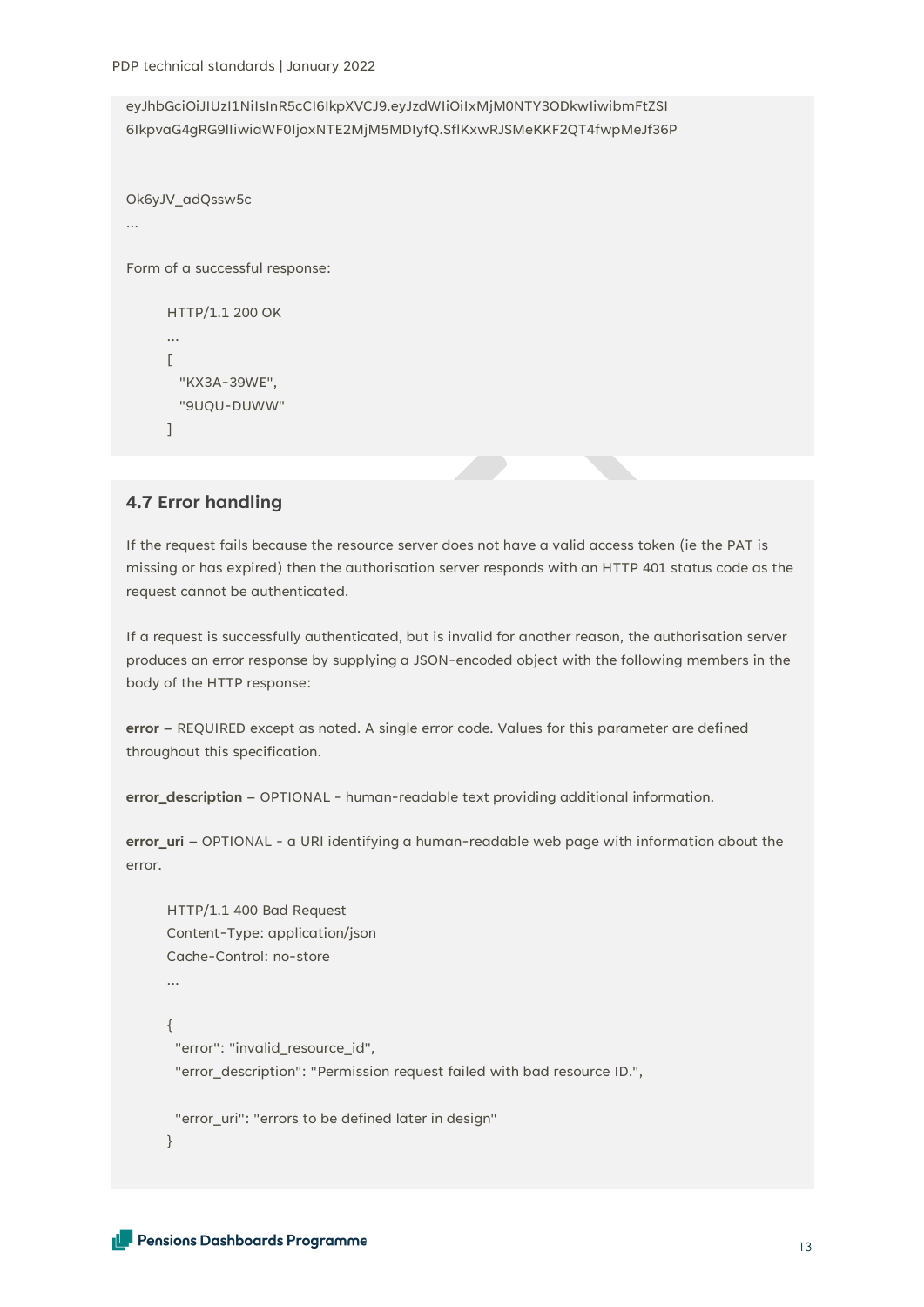If the request to the resource registration endpoint is incorrect, then the authorisation server instead responds as follows:

If the referenced resource cannot be found, the authorisation server MUST respond with an HTTP 404 (not found) status code and MAY respond with a not\_found error code.

If the resource server request used an unsupported HTTP method, the authorisation server MUST respond with the HTTP 405 (Method not allowed) status code and MAY respond with an unsupported\_method\_type error code.

If the request is missing a required parameter, includes an invalid parameter value, includes a parameter more than once, or is otherwise malformed, the authorisation server MUST respond with the HTTP 400 (Bad request) status code and MAY respond with an invalid\_request error code.

# **5** View API

## **5.1 Summary of view API**

Enables a dashboard (client) to retrieve pension details on behalf of a requesting party (ie pension owner or delegate) by dereferencing the PeI which resolves to a URL and making a HTTP GET request to access the pension details. It is this URL which is an UMA protected resource and if the request is authorised via the UMA protocol then the data provider will respond back to the dashboard with the pension details encoded within the data payload as a JWT.

## **5.2 Hosting**

Each data provider connected to the ecosystem will be required to host their view API within their domain.

# **5.3 Format**

The view API will be a REST API using JSON encoded as UTF-8.

# **5.4 Authorisation**

The dashboard client will authenticate itself with the authorisation server at run time as defined in [rfc8705 section 2 .](https://datatracker.ietf.org/doc/html/rfc8705#section-2) In addition to this, all end point connections are secured using mutual TLS.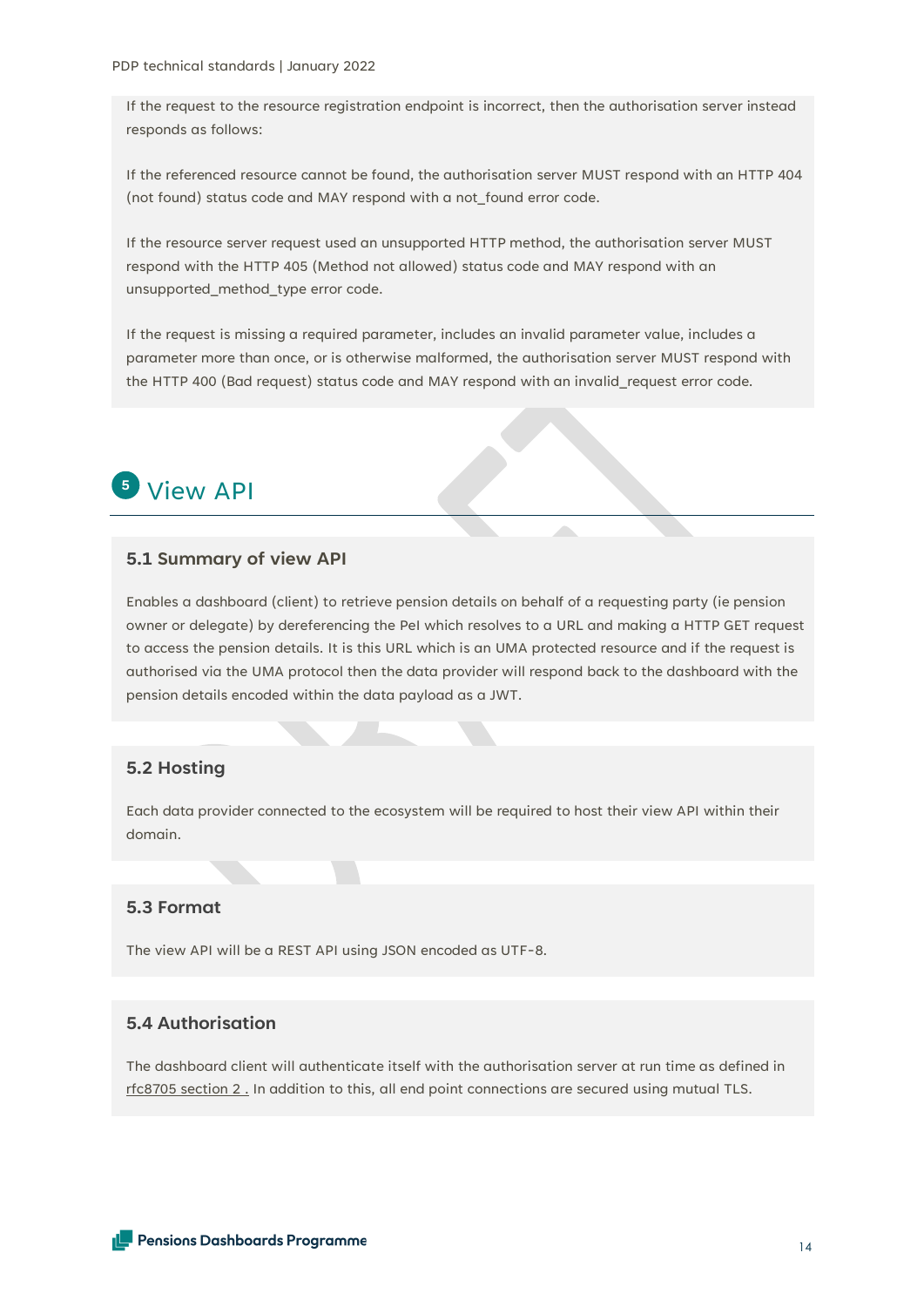## **5.5 HTTP method**

The dashboard will make a HTTP GET request to the data provider's view endpoint by dereferencing the PeI, which resolves into a URL. The request will carry sufficient information to identify the resource owner at the data provider and the type of access being attempted:

- *an identifier for the 'pension resource' owned by the resource owner at the resource server, which is being accessed*
- *the type of requesting party (owner or delegate)*

The assumed design of the 'unique dereferenceable identifier' for each individual pension resource is of the following form, and the access can carry a query parameter asserting the nature of the requesting party user:

- *'pei':<holdername>:<assetidentifer>*
- *?user=owner (the default if absent) or ?user=delegate (for advisers or guidance staff)*

The asset universally unique identifier (UUID) can be used as a key within the data provider to locate both the internal asset and the pension owner (ie resource owner's identifier and PAT) with which it is associated and persisted by the data provider after the create resource operation. The data provider will use the PAT associated with the pension owner to coordinate with the authorisation server to introspect the requesting party token (RPT – see section 6) or to obtain a permissions ticket (section 7) if necessary.

Example of a view request carrying an RPT:

GET/pei/aed123aq/WS23JQ48KH789KS349?user=owner HTTP/1.1 Host: www.dashboard.aviva.com Authorisation: Bearer eyJhbGciOiJIUzI1NiIsInR5cCI6IkpXVCJ9.eyJzdWIiOiIxMjM0NTY3ODkwIiwibmFtZSI 6IkpvaG4gRG9lIiwiaWF0IjoxNTE2MjM5MDIyfQ.cThIIoDvwdueQB468K5xDc5633se EFoqwxjF\_xSJyQQ.

In the above example the asset UUID is WS23JQ48KH789KS349.

#### **5.6 Response**

If the view request has been determined to be authorised (as a result of introspecting the RPT or the cached result of previous introspection), then the data provider will respond back to the dashboard with the pension details encoded within the data payload as defined in the data standards for view as a JWT.

Example of a successful response:

HTTP/1.1 200 OK Content-Type: application/json;charset=UTF-8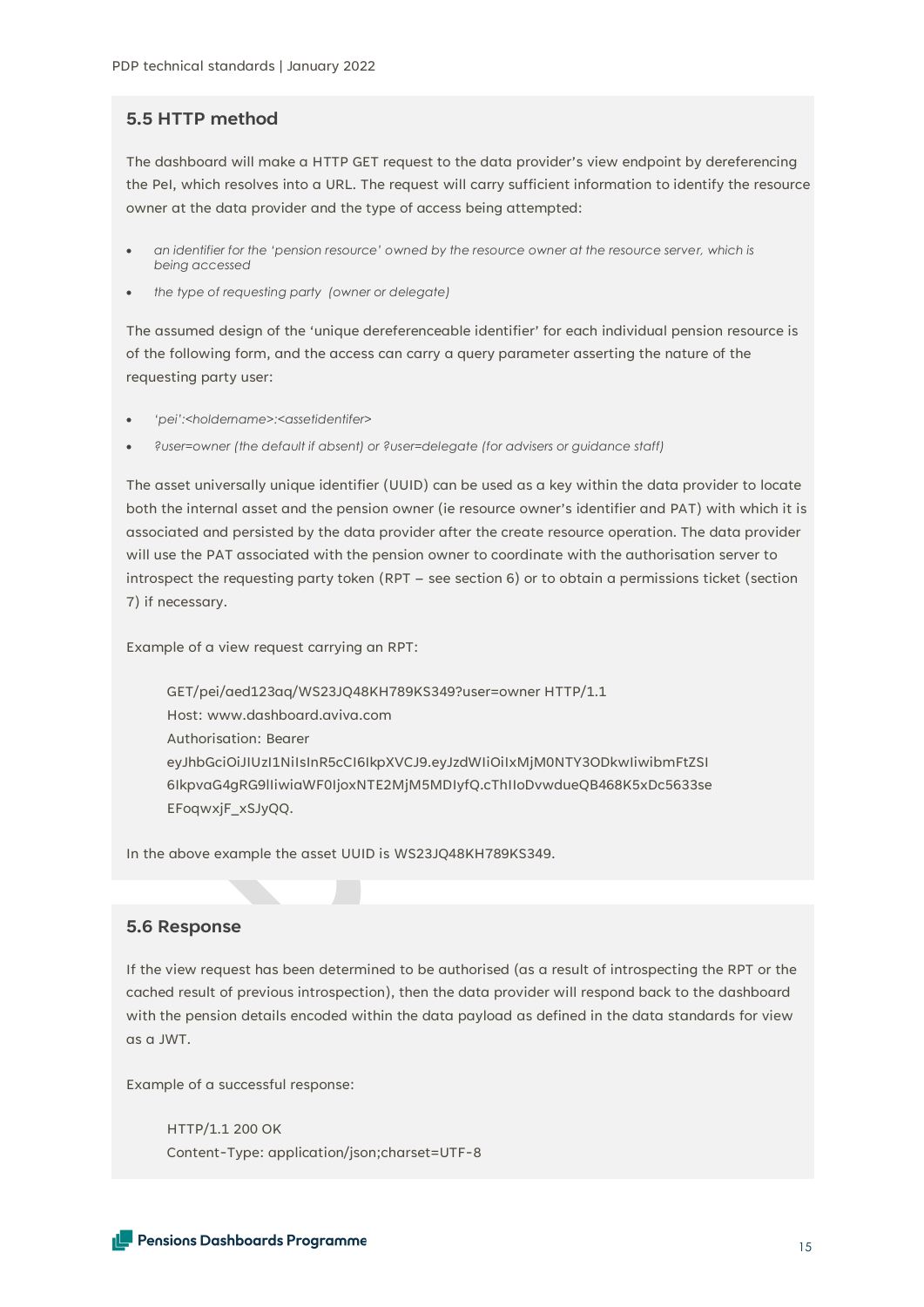{

"pension\_details":"eyJhbGciOiJIUzI1NiIsInR5cCI6IkpXVCJ9.eyJwZW5zaW9uQXJyY W5nZW1lbnREZXRhaWxzIjp7InBlbnNpb25SZWZlcmVuY2UiOiIwMDAzNzQ2MiIsInB lbnNpb25OYW1lIjoiU09MQVIgRU5FUkdZIFNZU1RFTVMgUEVOU0lPTiBGVU5EIiwicG Vuc2lvblR5cGUiOiJEQiIsInBlbnNpb25PcmlnaW4iOiJXIiwicGVuc2lvblN0YXR1cyI6IkE iLCJwZW5zaW9uU3RhcnREYXRlIjoiMjAwNC0xMC0yMyIsInBlbnNpb25SZXRpcmVtZ W50RGF0ZSI6IjIwNDUtMDctMDYifX0.G7oYVo1d18N-Y1TVBNdb9oruAjQNHureeM62hsPvOc"

}

## **5.7 Error handling**

If the view request is invalid the data provider will respond back to the dashboard with an HTTP 401 code and an appropriate error message.

If the view request is missing an RPT or has an invalid RPT, then the data provider in its response will provide a WWW-Authenticate header with the authentication scheme UMA, with the issuer URI from the authorisation server's discovery document in an as\_uri parameter indicating the URL of the authorisation server where the dashboard should reach for further interactions to get an access token and the permission ticket in a ticket parameter. This will enable the dashboard to initiate the authorisation protocol and obtain a valid RPT with the authorisation server.

For example:

HTTP/1.1 401 Unauthorized WWW-Authenticate: UMA realm="PensionDashboard", as\_uri="https://as.pdp.com",

ticket="eyJhbGciOiJIUzI1NiIsInR5cCI6IkpXVCJ9.eyJzdWIiOiIxMjM0NTY3ODkwIiw ibmFtZSI6IkpvaG4gRG9lIiwiaWF0IjoxNTE2MjM5MDIyfQ.cThIIoDvwdueQB468K5 xDc5633seEFoqwxjF\_xSJyQQ"

…

If the data provider is unable to provide a permission ticket from the authorisation server or introspect the RPT with the authorisation server, as it is unable to access the protection API because the PAT has expired, then it includes an error message telling the dashboard the PAT has expired and needs to be refreshed.

For example:

HTTP/1.1 401 Unauthorized as\_uri="https://as.pdp.com",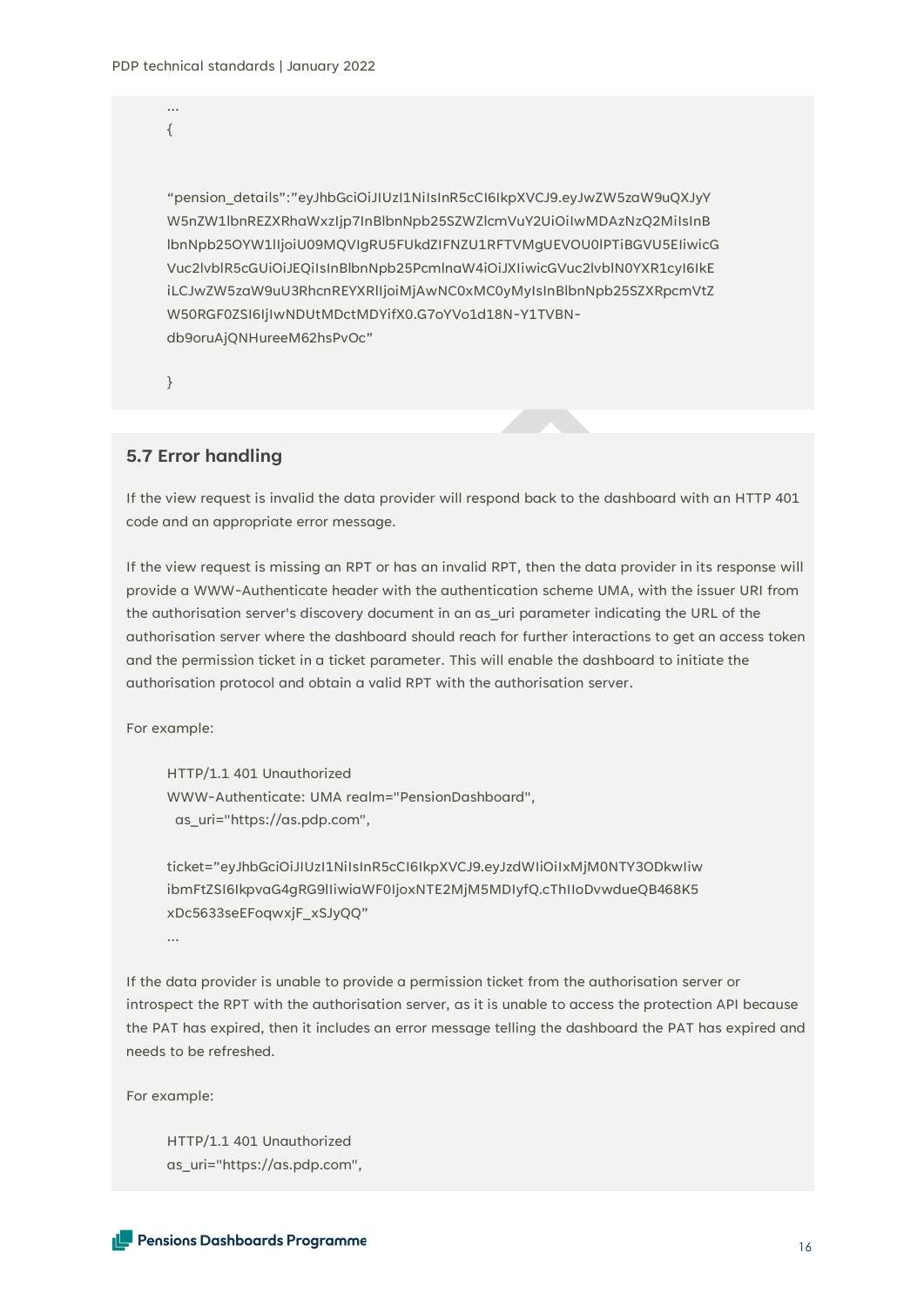error: "PAT expired"

Dashboards which have complied with the redirection and UMA protocols must not repeatedly retry and simply inform their user of remedial action, as such a state is possible if the user has withdrawn consent for this dashboard, or their state at the C&A is indeterminate (they haven't proved their identity) or no PeIs are shareable.

# **6** Introspect API

#### **6.1 Summary of introspect API**

When a resource server receives a view request from a dashboard, which is accompanied by the access token (RPT), the resource server will need to determine whether the access token is active and, if so, its associated permissions before any pension details can be retrieved and sent back to the dashboard. It does this by introspecting the RPT at the authorisation server by using the introspect API. The response of the introspection can be cached for an appropriate amount of time, yet to be defined by PDP, so that if the same view request is made during the validity of the cached response, then the resource server does not need to make a repeat request to the authorisation server to check whether the RPT is active. It can determine this by using a cached copy of the token introspection response. This will avoid excessive load on the authorisation server.

## **6.2 Hosting**

The API will be hosted on the authorisation server, which is part of the C&A service. The authorisation server will declare this endpoint in the discovery document, so that the resource server knows the endpoint.

## **6.3 Format**

The API will be a REST API using JSON encoded as UTF-8.

# **6.4 Authorisation**

The data provider will need to use the relevant PAT, specific to the pension owner, to authorise its use of the API, when making an introspection request to the authorisation server.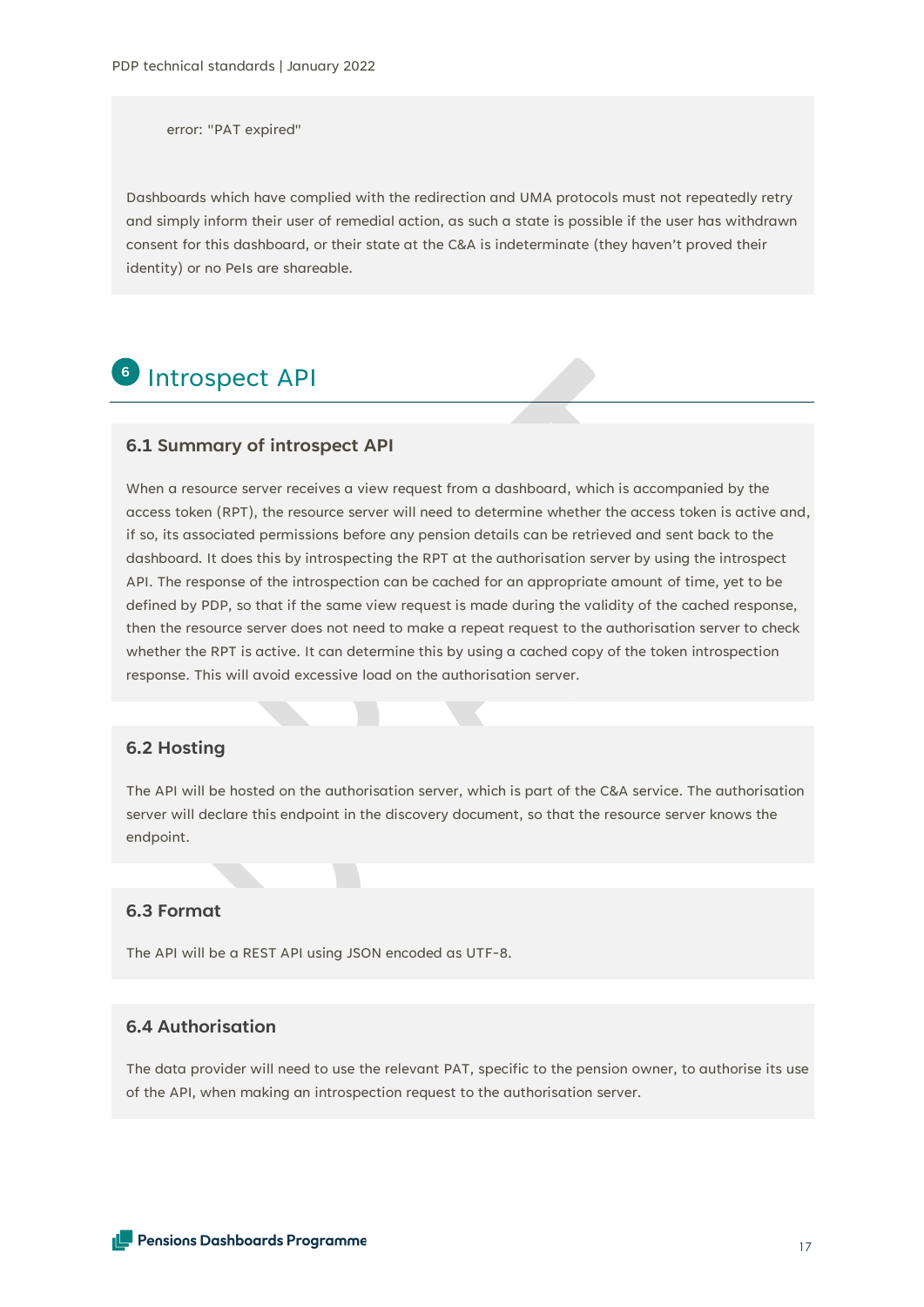# **6.5 HTTP method**

The resource server will call the Introspection API using HTTP POST method.

Example of the resource server's request to the authorisation server for introspection of an RPT, with a PAT in the header:

POST /introspect HTTP/1.1 Host: as.pdp.com Content-Type: application/x-www-form-urlencoded;charset=UTF-8 Authorization: Bearer eyJhbGciOiJIUzI1NiIsInR5cCI6IkpXVCJ9.eyJzdWIiOiIxMjM0NTY3ODkwIiwibmFtZSI 6IkpvaG4gRG9lIiwiaWF0IjoxNTE2MjM5MDIyLCJhdWQiOiIxMjIzNDg5MCIsImV4cCI 6MTIzNDU2Nzh9.XliAWL97BMJx4V3WlIZESvEWhw7DGGUTJAOpIGYv\_H0 … token=eyJhbGciOiJIUzI1NiIsInR5cCI6IkpXVCJ9.eyJzdWIiOiIxMjM0NTY3OdkwIiwib mFtZSI6IkpvaG4gRG9lIiwiaWF0IjoxNTE2MjM5MDIyfQ.cThIIoDvwdueQB468K5xDc

5633seEFoqwxjF\_xSJyQQ

#### **6.6 Response**

The authorisation server responds with a JSON object in "application/json" format, with the following parameters in the payload encoded in a JWT:

#### **resource\_id**

REQUIRED. A string that uniquely identifies the protected resource, access to which has been granted to this client on behalf of this requesting party. The identifier MUST correspond to a resource that was previously registered as protected.

#### **Resource\_scopes**

REQUIRED. An array referencing zero or more strings representing scopes to which access was granted for this resource. Each string MUST correspond to a scope that was registered by this resource server for the referenced resource.

#### **iss**

REQUIRED. Registered claim name. Defined [JWT]. Profiled: unique identifier within dashboard ecosystem of the AS issuing the JWT.

#### **sub**

REQUIRED. Registered claim name. Defined [JWT]. Profiled: unique identifier within scope of iss of the requesting party, which was assured by the AS when the RPT was issued. *(This is the assured user as known at the AS, based on the PCT or on the contents of a PMT during step-up authentication.)*

#### **aud**

REQUIRED. Registered claim name. Defined [JWT]. Profiled: unique identifier within the scope of the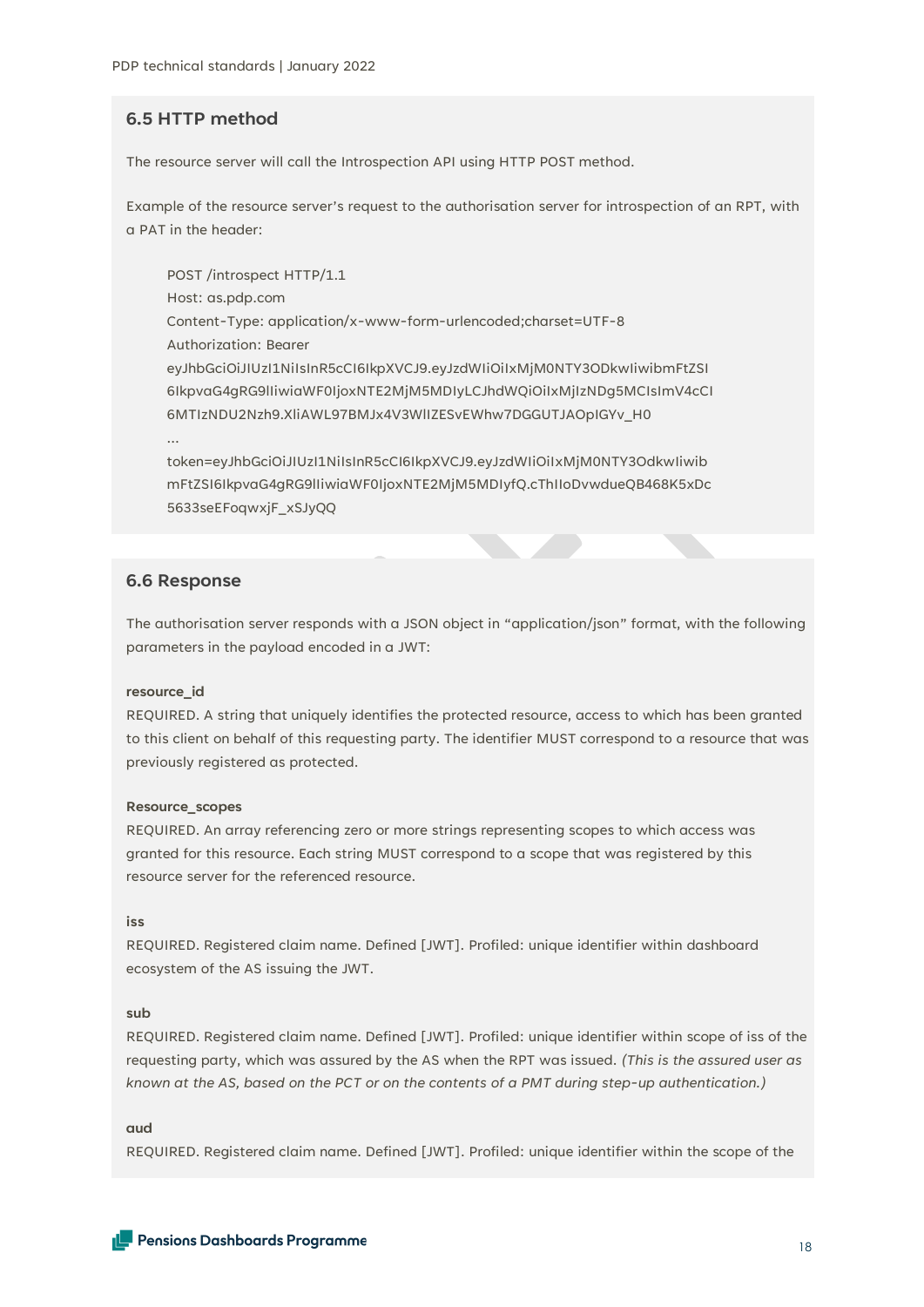dashboard ecosystem of the resource server. *(Derived from the PAT used in the initial permission ticket request, via the PMTs.)*

#### **iat**

REQUIRED. Registered claim name. Defined [JWT]. Profiled: time of issue.

#### **exp**

REQUIRED. Registered claim name. Defined [JWT]. Profiled: time of expiry.

#### **jti**

REQUIRED. Registered claim name. Defined [JWT]. Profiled: using jti as the unique token identifier.

#### **Public claim name**. *none*

#### **rqp**

REQUIRED. Private claim name. Structured representation (JSON object) of the *pension\_dashboard\_rqp* which was presented with the permission ticket in the successful authorisation call to the AS.

#### **permission**

REQUIRED. Private claim name. UMA permission as granted by the AS following the permission request represented in the PMT defined above.

#### **owner**

OPTIONAL. Private claim name. The identifier of the resource owner at the resource server. *This is from the PMT, initially from PAT. May be of use to the resource server to minimise lookup time of resource \_id to derive the owner of the resource.*

The token must be signed by the issuer. It SHOULD be encrypted for the RS.

Example of a response containing the introspection object within an encoded JWT:

```
HTTP/1.1 200 OK
Content-Type: application/json;charset=UTF-8
…
{
"token":"eyJhbGciOiJIUzI1NiIsInR5cCI6IkpXVCJ9.eyJzdWIiOiIxMjM0NTY3ODkwIiw
ibmFtZSI6IkpvaG4gRG9lIiwiaWF0IjoxNTE2MjM5MDIyLCJhdWQiOiIxMjIzNDg5MCIs
ImV4cCI6MTIzNDU2Nzh9.XliAWL97BMJx4V3WlIZESvEWhw7DGGUTJAOpIGYv_H0
"
```
**}**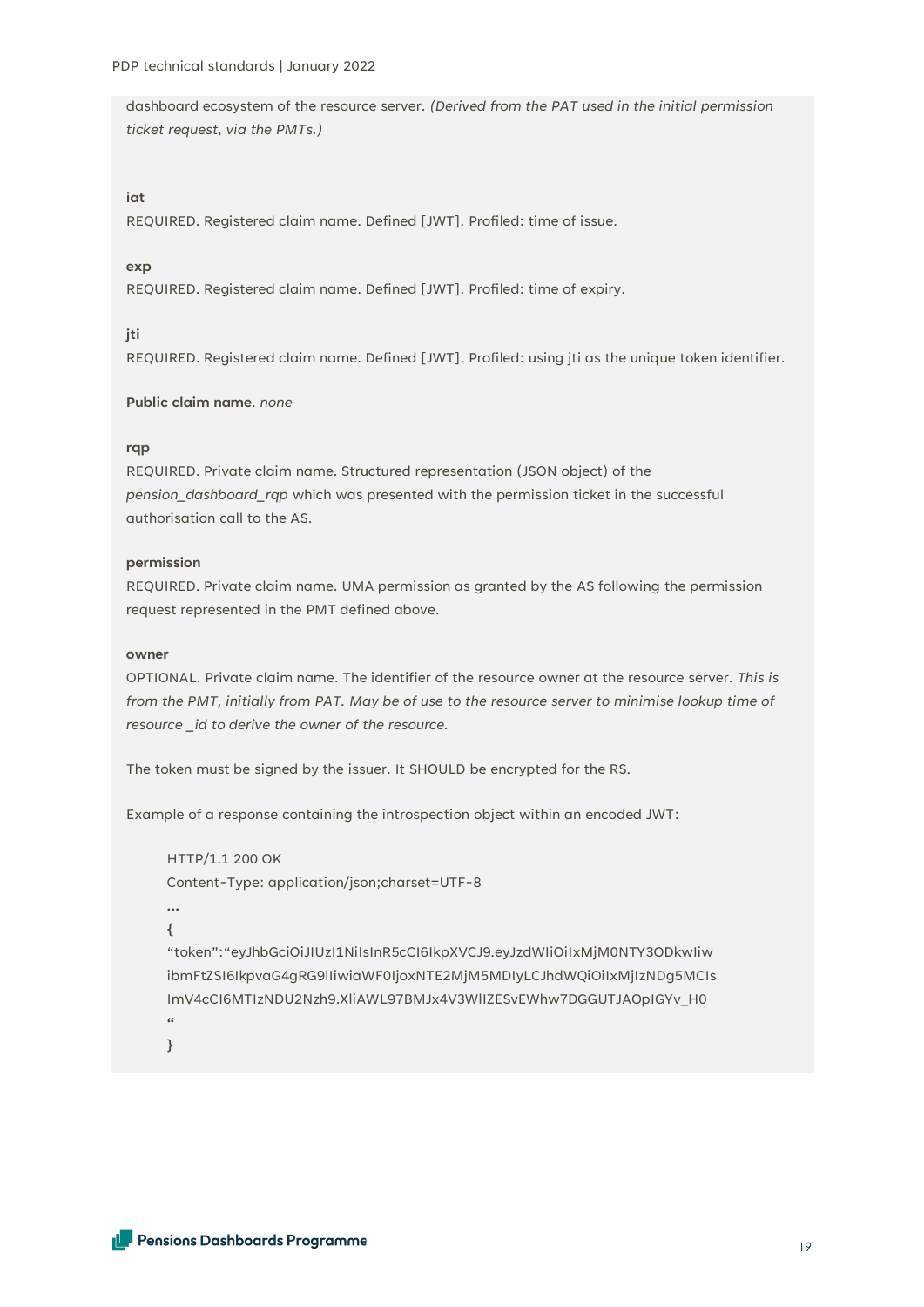# **6.7 Error handling**

If the request to the introspection endpoint is incorrect, then the authorisation server instead responds as follows:

If the referenced resource cannot be found, the authorisation server MUST respond with an HTTP 404 (not found) status code and MAY respond with a not found error code.

If the resource server request used an unsupported HTTP method, the authorisation server MUST respond with the HTTP 405 (method not allowed) status code and MAY respond with an unsupported\_method\_type error code.

If the request is missing a required parameter, includes an invalid parameter value, includes a parameter more than once, or is otherwise malformed, the authorisation server MUST respond with the HTTP 400 (bad request) status code and MAY respond with an invalid request error code.

# **7** Permission API

# **7.1 Summary of permission API**

If the view request made by the dashboard is without an RPT or is accompanied by an invalid RPT, then the resource server will coordinate with the authorisation server to request one or more permissions (resource identifiers and corresponding scopes) on the dashboard's behalf and receive a permissions ticket on return. The resource server must request scopes "value" and either "delegate" (if the inbound call explicitly requested this) or "owner" (by default or as explicitly requested), but not both. The permissions ticket is used by the dashboard to initiate the UMA Grant protocol with the authorisation server to obtain a new RPT in order to authorise its view request.

## **7.2 Hosting**

The API will be hosted on the authorisation server, which is part of the C&A service. The authorisation server will declare this endpoint in the discovery document, so that the resource server knows the endpoint.

# **7.3 Format**

The API will be a REST API using JSON encoded as UTF-8.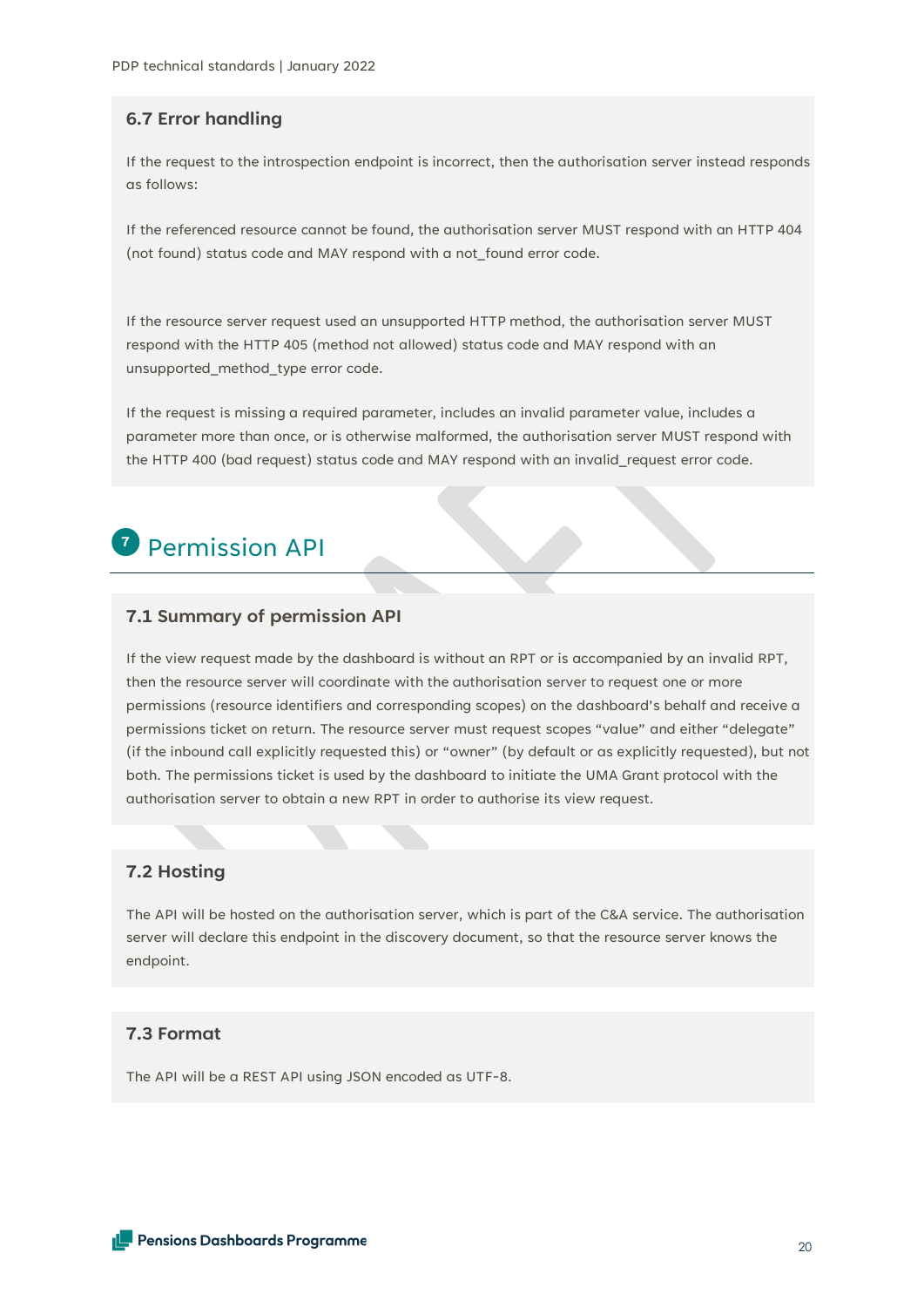# **7.4 Authorisation**

The data provider will need to use the relevant PAT, specific to the pension owner, to authorise its use of the API when making permissions requests to the authorisation server.

# **7.5 HTTP method**

The resource server will call the permission API using the HTTP POST method. The body of the HTTP request message contains a JSON object for requesting a permission for a single resource identifier.

The object format is derived from the resource description format specified in Section 4.6; it has the following parameters:

#### **resource\_id**

REQUIRED. The identifier for a resource to which the resource server is requesting a permission on behalf of the client. The identifier MUST correspond to a resource that was previously registered.

#### **resource\_scopes**

REQUIRED. An array referencing zero or more identifiers of scopes to which the resource server is requesting access for this resource on behalf of the client. Each scope identifier MUST correspond to a scope that was previously registered by this resource server for the referenced resource.

Example of an HTTP request for a single permission at the authorisation server's permission endpoint, with a PAT in the header:

```
POST /perm HTTP/1.1
Content-Type: application/json;charset=UTF-8
Host: as.pdp.com
Authorization: Bearer
eyJhbGciOiJIUzI1NiIsInR5cCI6IkpXVCJ9.eyJzdWIiOiIxMjM0NTY3ODkwIiwibmFtZSI
6IkpvaG4gRG9lIiwiaWF0IjoxNTE2MjM5MDIyLCJhdWQiOiIxMjIzNDg5MCIsImV4cCI
6MTIzNDU2Nzh9.XliAWL97BMJx4V3WlIZESvEWhw7DGGUTJAOpIGYv_H0
…
{
  "resource_id":" KX3A-39WE",
   "resource_scopes":["value", "owner"],
```
#### **7.6 Response**

}

If the authorisation server is successful in creating a permission ticket in response to the resource server's request, it responds with an HTTP 201 (created) status code and includes the ticket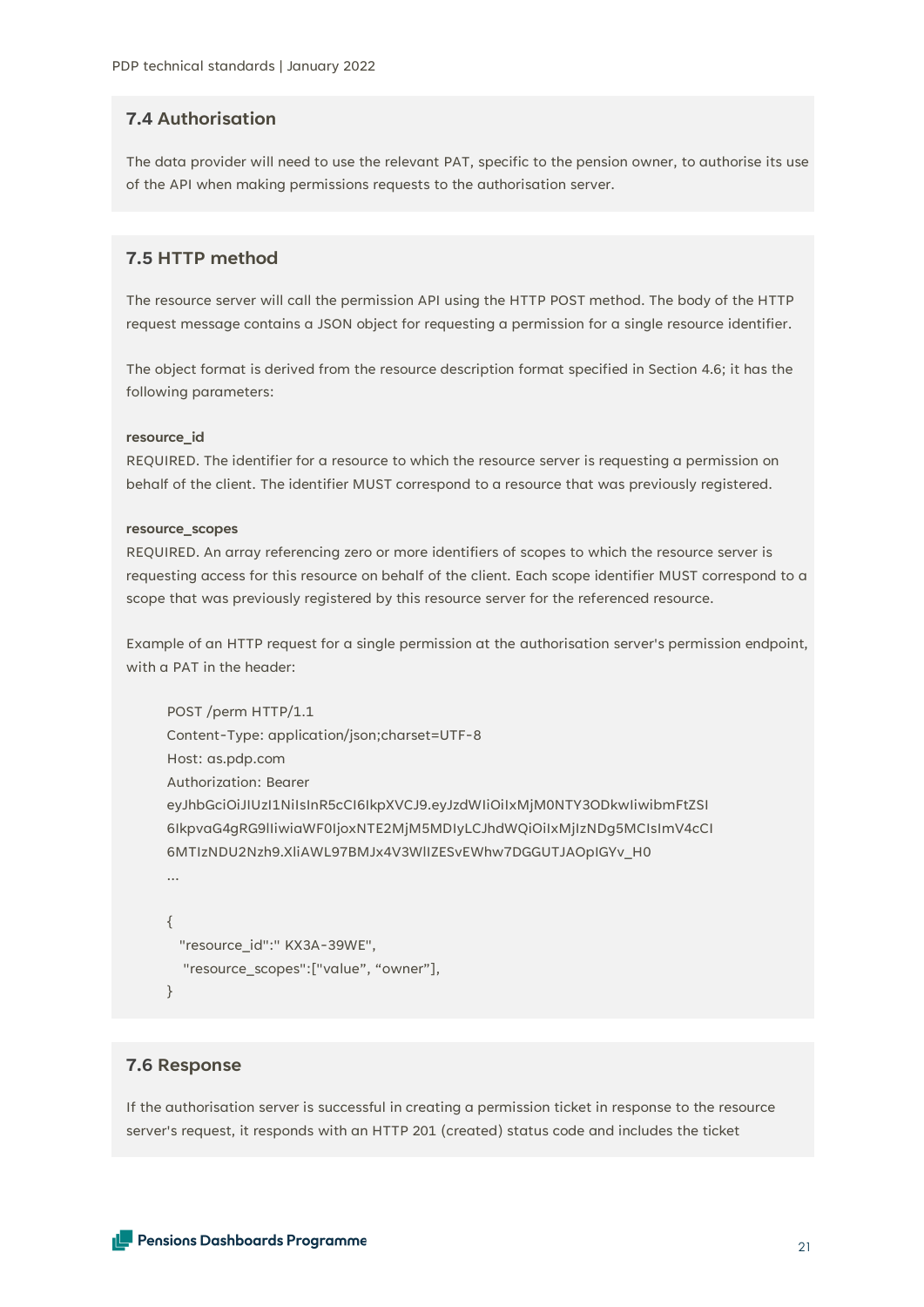PDP technical standards | January 2022

parameter in the JSON-formatted body as a signed JWT. Regardless of whether the request contained one or multiple permissions, only a single permission ticket is returned.

For example:

HTTP/1.1 201 Created Content-Type: application/json;charset=UTF-8 …

{

"ticket":"eyJhbGciOiJIUzI1NiIsInR5cCI6IkpXVCJ9.eyJzdWIiOiIxMjM0NTY3ODkwIiw ibmFtZSI6IkpvaG4gRG9lIiwiaWF0IjoxNTE2MjM5MDIyLCJhdWQiOiIxMjIzNDg5MCIs

ImV4cCI6MTIzNDU2Nzh9.XliAWL97BMJx4V3WlIZESvEWhw7DGGUTJAOpIGYv\_H" }

The PMT token is a JWT<sup>1</sup> as defined in [JWT] and contains the following claims:

#### **iss**

REQUIRED. Registered claim name. Defined [JWT]. Profiled: unique identifier within the dashboard ecosystem of the authorisation server) issuing the JWT.

#### **sub**

REQUIRED. Registered claim name. Defined [JWT]. Profiled: unique identifier within the scope of iss of the resource owner identifier at the authorisation server *(derived from the PAT used in the initial permission ticket request).*

#### **aud**

REQUIRED. Registered claim name. Defined [JWT]. Profiled: unique identifier within the scope of the dashboard ecosystem of the authorisation server.

**iat**

REQUIRED. Registered claim name. Defined [JWT]. Profiled: time of issue.

#### **exp**

REQUIRED. Registered claim name. Defined [JWT]. Profiled: time of expiry.

#### **jti**

REQUIRED. Registered claim name. Defined [JWT]. Profiled: using jti as the unique token identifier.

**Public claim name**. *none*

<sup>&</sup>lt;sup>1</sup> PDP's profile of UMA suggests the use of structured tokens however this is not mandatory and is up to the choice of the UMA implementors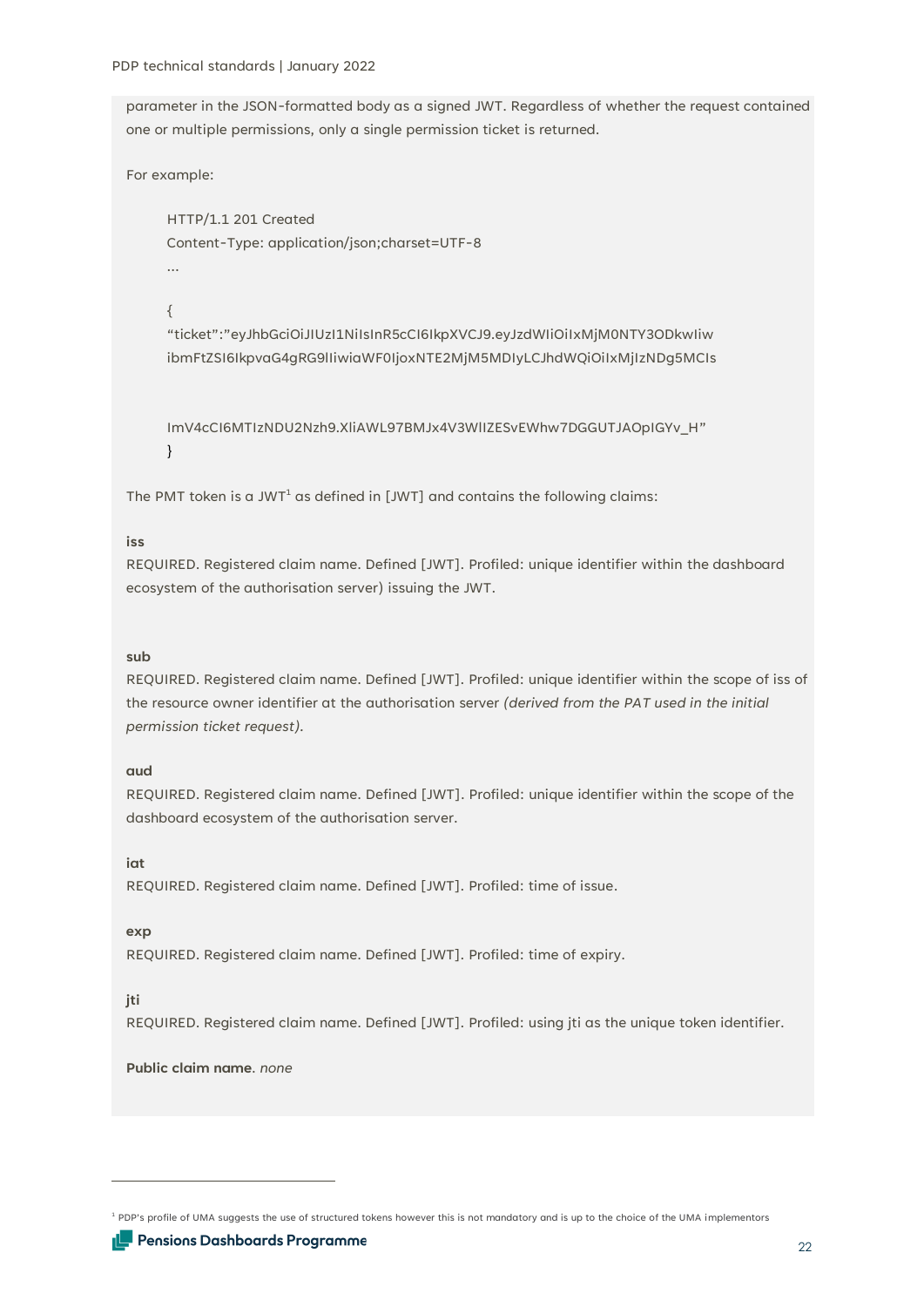#### **rs**

REQUIRED. Private claim name. The identifier of the resource server. *(Derived from the PAT used in the initial permission ticket request.)*

#### **owner**

OPTIONAL. Private claim name. The identifier of the resource owner at the resource server. *(Derived from the PAT used in the initial permission ticket request.) May be of use to the resource server to minimise lookup time of resource \_id to derive the owner of the resource.*

#### **permissions**

REQUIRED. Private claim name. UMA permission as defined in [UMAGrant] and [UMAFedAuthz] using scopes defined in this profile section 7.1.

#### **rqp**

OPTIONAL. Private claim name. Structured representation (JSON object) of the *pension\_dashboard\_rqp* which was presented with the permission ticket (if any) in a previous call to the authorisation server (AS). Claim must be present when the permission ticket is presented for the second or subsequent time by a dashboard client. The authorisation server must populate this claim with the contents of the *pension* dashboard rap which was presented in the call for which it is reissuing a permission ticket, having checked that the content is in accord with the same requesting party presenter.

#### **assuredID**

OPTIONAL. Private claim name. Structured representation (JSON object) of the identity of the requesting party (as uniquely represented at the authorisation server (AS)) and the asserting identity provider reference. Claim is present when the AS reissues it after assured identification and if necessary, confirmation of the assured professional status of a 'delegate' requesting party.

The token must be signed by the issuer. It MUST be encrypted for the authorisation server.

The token may be persisted by the authorisation server to enable correlation across presentations of such tokens.

As per [UMAGrant] 5.5 permission tickets are single use: the AS must issue a new token with a new jti for every iteration of the permission process. The AS must ensure that authorisation process and any dependent tokens are revoked if a permission ticket is replayed.

The token will always be presented to the token or claims interaction endpoints at the AS by the dashboard client so it does not need to be bound further than application level checking by the AS which must ensure that the pension\_dashboard\_rqp details match across related calls.

#### **7.7 Error handling**

If the resource server's permission registration request is authenticated properly but fails due to other reasons, the authorisation server responds with an HTTP 400 (bad request) status code and includes one of the following error codes: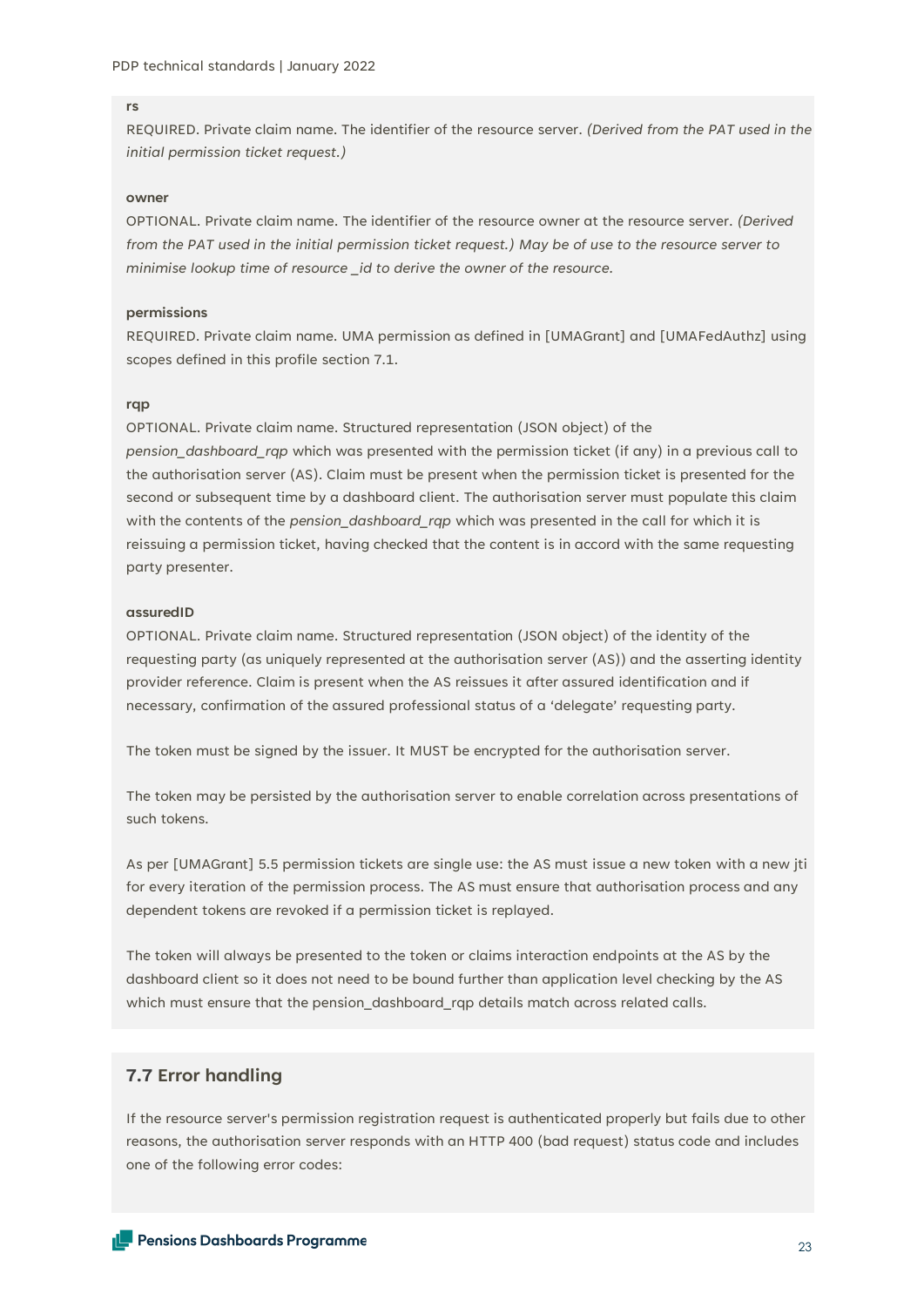invalid\_resource\_id – At least one of the provided resource identifiers was not found at the authorisation server.

invalid\_scope – At least one of the scopes included in the request was not registered previously by this resource server for the referenced resource.

# PAT refresh API **8**

#### **8.1 Summary of PAT refresh API**

When the PAT needs to be refreshed, the authorisation server will need to send across the required parameters to the data provider in order for them to be able to obtain a new PAT. The authorisation server will call this API, which will be exposed by data providers. They will receive the required parameters and trigger them to coordinate with the authorisation server, to exchange the temporary credential user account token, which is an OAuth authorisation grant for the PAT.

#### **8.2 Hosting**

Each data provider connected to the ecosystem will be required to host their PAT refresh API within their domain.

#### **8.3 Format**

The refresh API will be an OAuth REST API using JSON encoded as UTF-8.

# **8.4 Authorisation**

This is a closed ecosystem with all end point connections secured using mutual TLS, with only the authorisation server invoking the PAT refresh endpoints. There is an assumption made by the Pensions Dashboards Programme that there are no additional API security requirements for the refresh API – this needs to be validated with the industry.

#### **8.5 HTTP method**

The authorisation server will be restricted to only making an HTTP POST request to each data provider PAT refresh endpoint containing the required parameters: the user account token, which is a OAuth2 authorisation grant expressed as a JWT that can be exchanged for the PAT, the resource owner's consent expressed as a JWT , the resource\_id and PeI, so that the data provider can locate the resource owner and PAT which requires refreshing.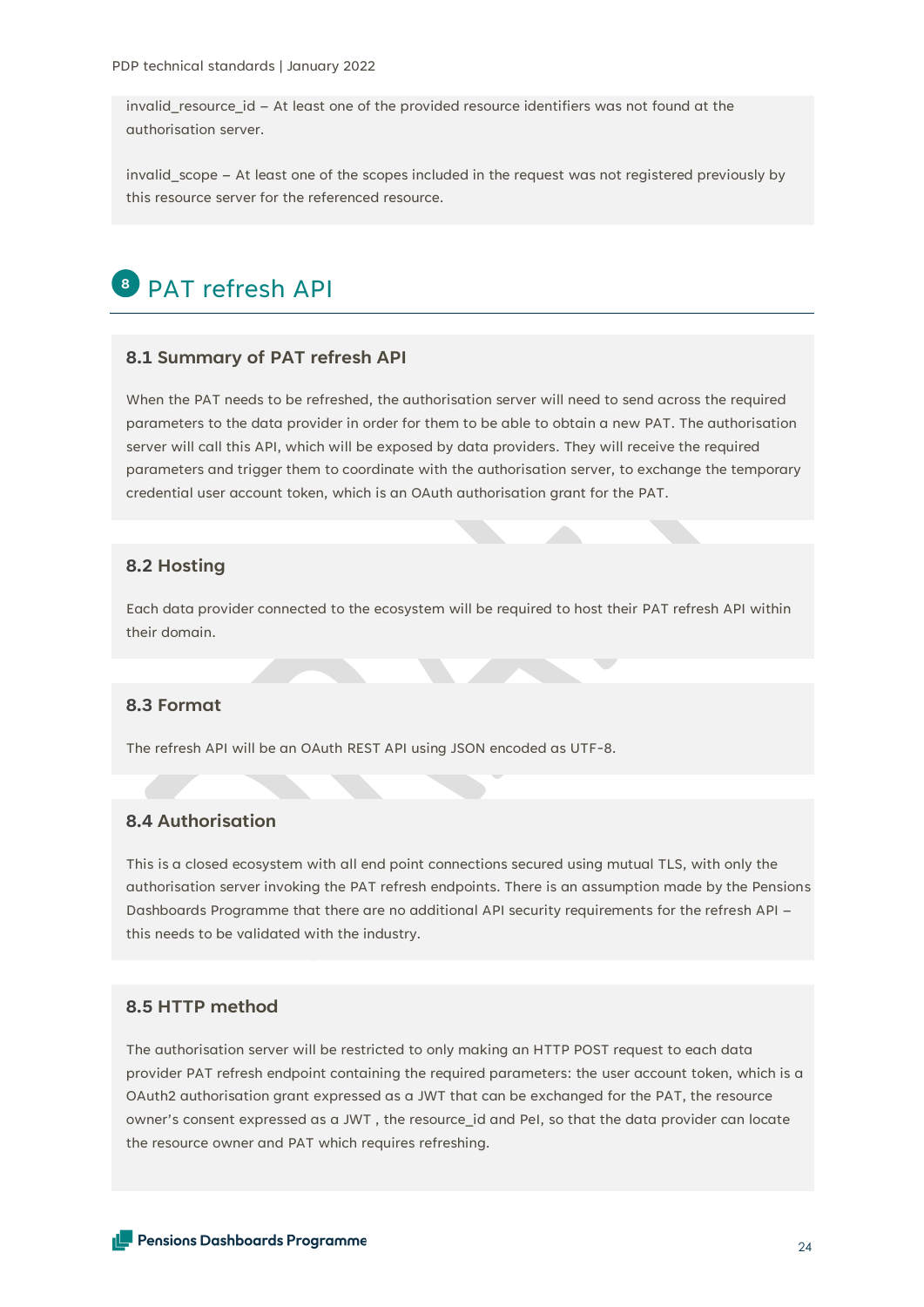PDP technical standards | January 2022

For example, the consent and authorisation service makes the following HTTP POST request using mTLS:

```
POST /refresh HTTP/1.1
Host: www.dashboard.aviva.com
Content-Type: application/json;charset=UTF-8
{
```
"user\_account\_token":"eyJhbGciOiJIUzI1NiIsInR5cCI6IkpXVCJ9.eyJzdWIiOiIxMjM 0NTY3ODkwIiwibmFtZSI6IkpvaG4gRG9lIiwiaWF0IjoxNTE2MjM5MDIyfQ.SflKxwRJS SflKxwRJSMeKKF2QT4fwpMeJf36POk6yJV\_adQssw5c", "consents\_token":"eyJhbGciOiJIUzI1NiIsInR5cCI6IkpXVCJ9.eyJzdWIiOiIxMjM0NTY 3ODkwIiwibmFtZSI6IkpvaG4gRG9lIiwiaWF0IjoxNTE2MjM5MDIyfQ.SflKxwRJSMeK

```
SflKxwRJSMeKKF2QT4fwpMeJf36POk6yJV_adQssw5c",
"resource_id": "KX3A-39WE",
```
"pei":"pei:aed123aq:WGF45920EJH348ASEWQ0284"

}

#### **8.6 Response**

If the request sent by the consent and authorisation service is successful, then the data provider will respond with an HTPP *202 Accepted* status implying acknowledgment of the PAT refresh request.

HTTP/1.1 202 Accepted

Following that, the resource server requests a new PAT by quoting the user account token in its request to the authorisation server token endpoint – see Section 3 Obtain PAT.

# **8.7 Error handling**

If the PAT refresh request sent by the authorisation server fails, then the data provider is expected to respond with the appropriate HTTP status code and error message. The body of the response for an error must contain a message in plain language that describes, accordingly with the error catching process, what went wrong and possibly how to amend it, so as to issue a new, valid request.

4xx

The 4xx class of status code is intended for cases in which the client seems to have erred. Except when responding to a POST request, the server SHOULD include an entity containing an explanation of the error situation, and whether it is a temporary or permanent condition.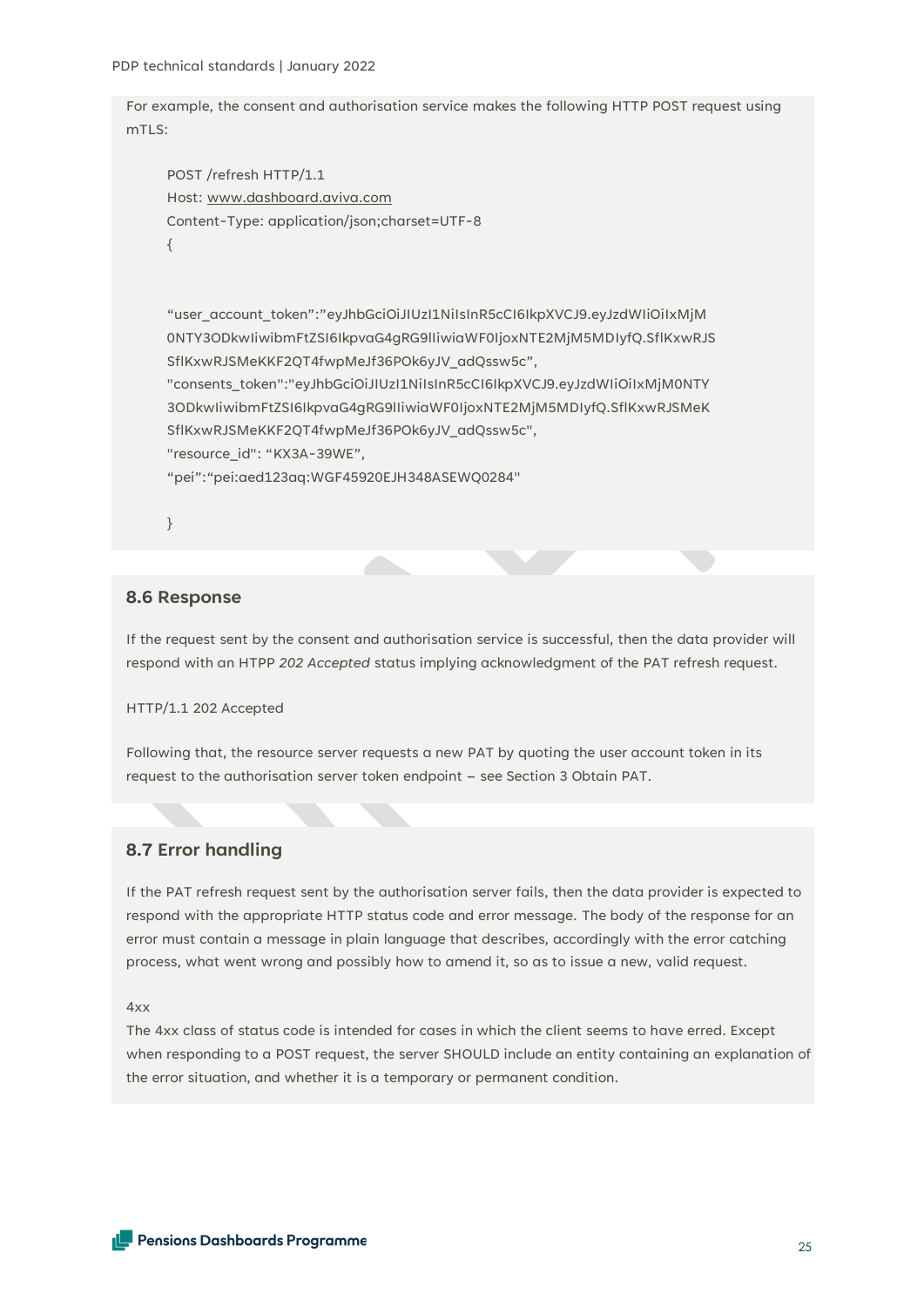| Status | Message     | Note                                                                                                                                                                                            |
|--------|-------------|-------------------------------------------------------------------------------------------------------------------------------------------------------------------------------------------------|
| 400    | bad request | Potential bad requests examples:<br>authorisation server is not sending a HTTP POST<br>$\bullet$<br>parsing error by data provider<br>$\bullet$<br>schema not configured correctly<br>$\bullet$ |

#### 5xx

The 5xx (server error) class of status code indicates that an exception occurred during the elaboration of a request. An indication about the nature of the error SHOULD be included together with an indication if the error is temporary or permanent.

|     | Status Message        | Note |  |
|-----|-----------------------|------|--|
| 500 | internal server error |      |  |
|     |                       |      |  |

# **9** Authorise API

## **9.1 Summary of authorise API**

The dashboard initiates the authorisation 'dance' using this OAuth specific API to authorisation server (AS) token endpoint, to obtain a new access token (RPT). The dashboard will need to provide a set of claims needed for the AS to assess the current authorisation context when interacting with the AS token endpoint. Once this process is successful, the AS in its response will issue a new access token (RPT) for the dashboard, to authorise its view requests in the future.

# **9.2 Hosting**

The API will be hosted on the authorisation server, which is part of the consent and authorisation service. The dashboard will have obtained the as\_uri from the resource server following a failed view request.

## **9.3 Format**

The API will be a REST API using JSON encoded as UTF-8.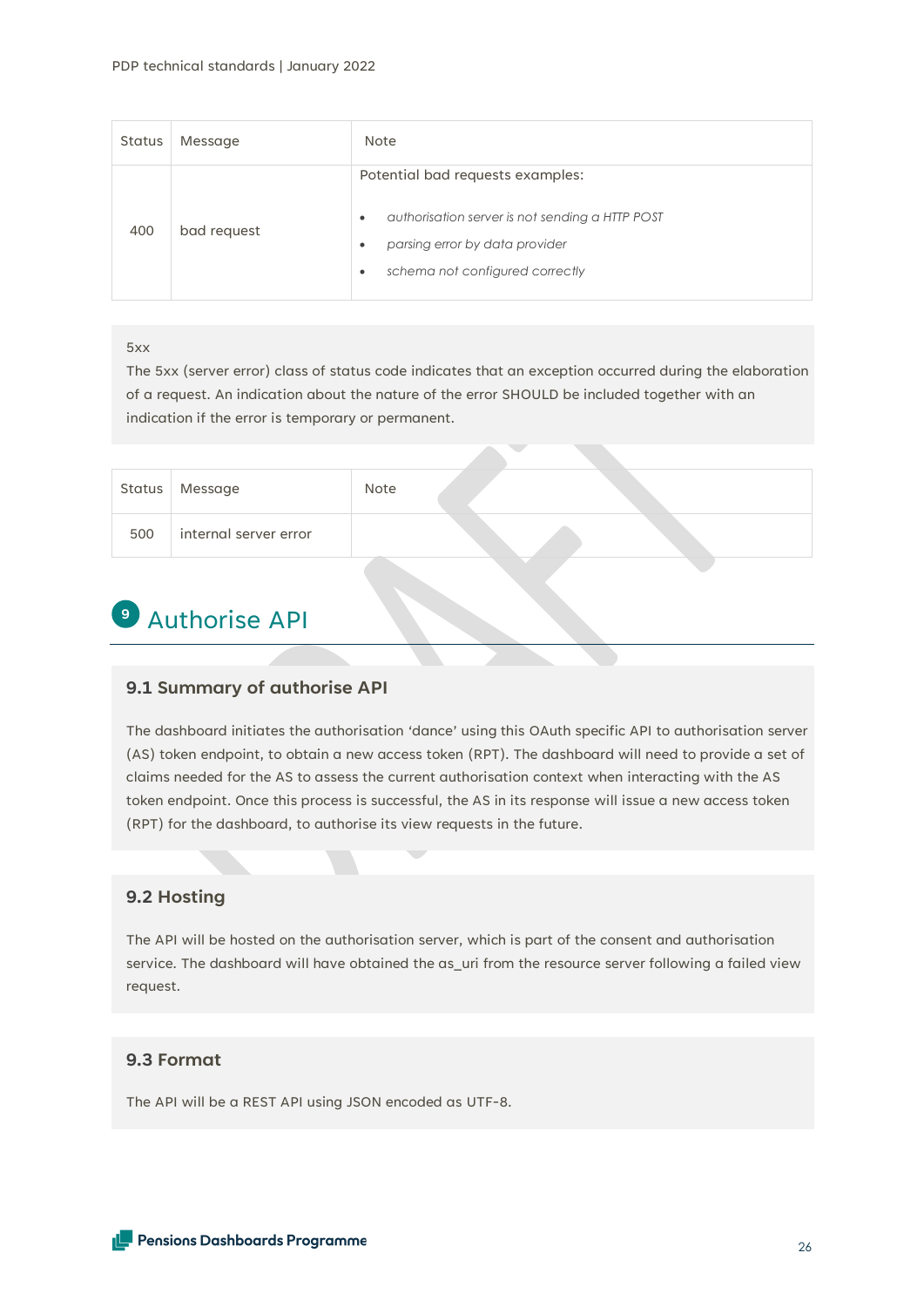# **9.4 Authorisation**

The dashboard client will authenticate itself with the authorisation server at run time, as defined in [rfc8705 section 2 .](https://datatracker.ietf.org/doc/html/rfc8705#section-2) In addition to this, all end point connections are secured using mutual TLS.

#### **9.5 HTTP method**

The dashboard MUST use the HTTP "POST" method when making access token requests to the authorisation server's token endpoint. It sends the following parameters using the "application/xwww-form-urlencoded" format, with a character encoding of UTF-8 in the HTTP request entity-body:

#### **grant\_type**

REQUIRED. MUST be the value urn:ietf:params:oauth:grant-type:uma-ticket.

#### **ticket**

REQUIRED. The most recent permission ticket received by the client (dashboard) as part of this authorisation process. Permission ticket is a structured JWT.

#### **claim\_token**

REQUIRED. The client must provide a claim of type pension\_dashboard\_rqp. The contents of this token must represent the current requesting party user at the dashboard client.

#### **claim\_token\_format**

REQUIRED. The claim (above) is of a specific type 'pension\_dashboad\_rqp'. UMA requires this parameter to match the claim(s).

#### **scope**

REQUIRED. The dashboard client request MUST contain the requested pension dashboard scopes: value and owner/delegate

#### **pct**

OPTIONAL. The client MUST provide its existing PCT for the requesting party (ie for the combination of the client and the its user), for the resource the client is seeking to access for that requesting party, if it has one, even if it knows that the PCT has expired.

#### **rpt**

OPTIONAL. The client SHOULD provide its existing RPT for the resource it requested in the previous call to the same resource server for the same requesting party, if it has one, even if it knows that this RPT is expired. *(Although the profile will not upgrade RPTs, this is included to enable flexibility for possible future extensions.)*

For example, the dashboard client makes the following HTTP POST request using mTLS:

POST /token HTTP/1.1 Host: as.pdp.com Content-Type: application/x-www-form-urlencoded;charset=UTF-8 …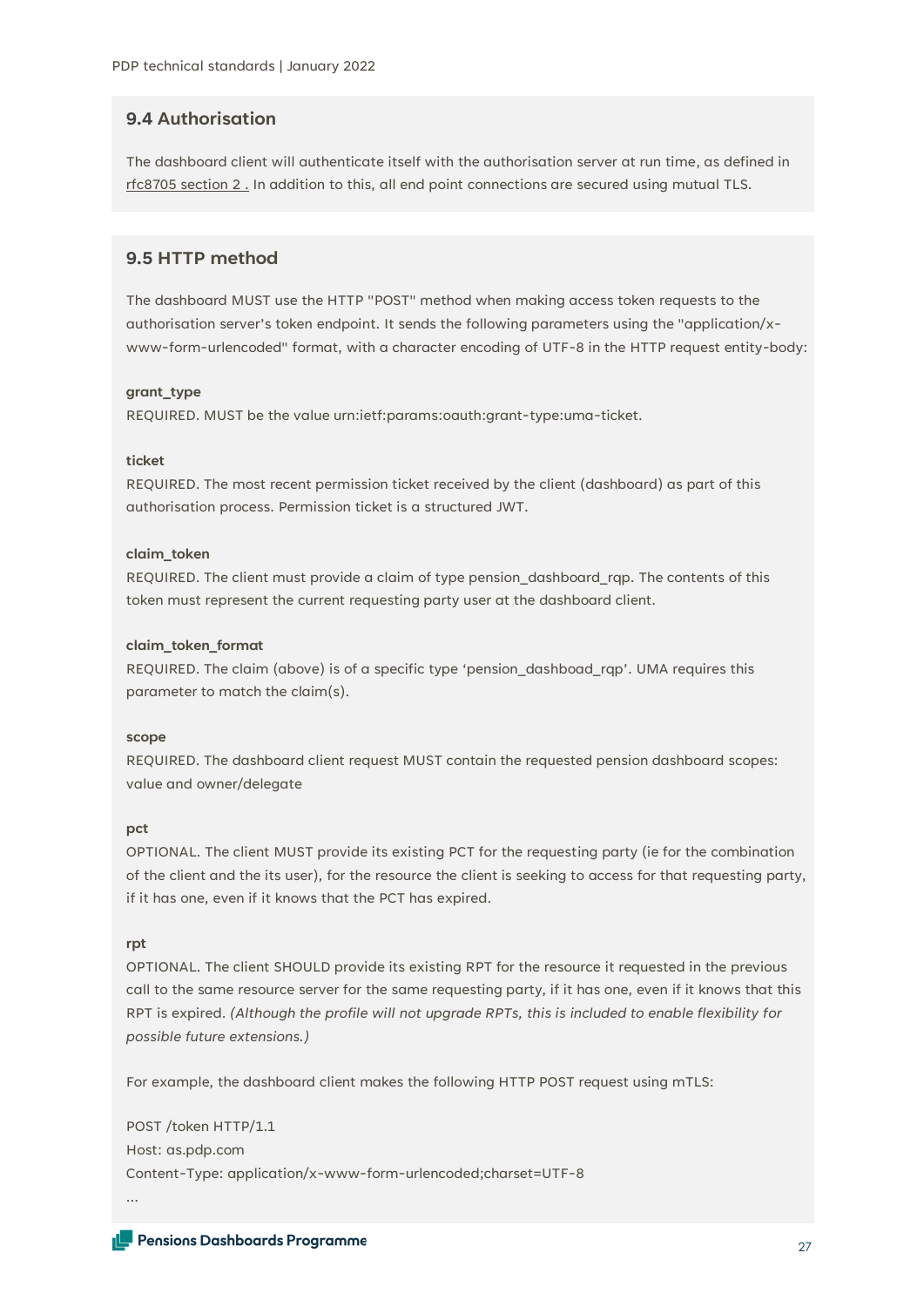PDP technical standards | January 2022

grant\_type=urn%3Aietf%3Aparams%3Aoauth%3Agrant-type%3Auma-ticket &ticket=eyJhbGciOiJIUzI1NiIsInR5cCI6IkpXVCJ9.eyJzdWIiOiIxMjM0NTY3ODkwIiwibmFtZ SI6IkpvaG4gRG9lIiwiaWF0IjoxNTE2MjM5MDIyfQ.SflKxwRJSMeKKF2QT4fwpMeJf36POk6y JV\_adQssw5c &claim\_token= aGVsbG8gd29ybGQ &claim\_token\_format= *this type name needs agreed URI format, based on the profile's domain* &scope=value owner

&pct=eyJhbGciOiJIUzI1NiIsInR5cCI6IkpXVCJ9.eyJzdWIiOiIxMjM0NTY3ODkwIiwibmFtZSI 6IkpvaG4gRG9lIiwiaWF0IjoxNTE2MjM5MDIyLCJleHAiOjM1Nzg5Nzg5NywianRpIjo1NDIzNj IzOTgwfQ.hp1udPrSdTRkLf3QzRoHFff\_T6BzRqlSADIZoZ-c5sI

#### **9.6 Response**

If the permission request is successful the authorisation server will issue the RPT and optionally a PCT if required.

HTTP/1.1 200 OK Content-Type: application/json;charset=UTF-8 …

{

"access\_token":"eyJhbGciOiJIUzI1NiIsInR5cCI6IkpXVCJ9.eyJzdWIiOiIxMjM0NTY3ODkwIi wibmFtZSI6IkpvaG4gRG9lIiwiaWF0IjoxNTE2MjM5MDIyfQ.SflKxwRJSMeKKF2QT4fwpMeJf SflKxwRJSMeKKF2QT4fwpMeJf36POk6yJV\_adQssw5c ",

"token\_type": "pension\_dashboard\_rpt",

"upgraded": false,

"pct":"eyJhbGciOiJIUzI1NiIsInR5cCI6IkpXVCJ9.eyJzdWIiOiIxMjM0NTY3ODkwIiwibmFtZSI 6IkpvaG4gRG9lIiwiaWF0IjoxNTE2MjM5MDIyLCJleHAiOjM1Nzg5Nzg5NywianRpIjo1NDIzNj IzOTgwfQ.hp1udPrSdTRkLf3QzRoHFff\_T6BzRqlSADIZoZ-c5sI"

}

#### **9.7 Error handling**

If the permission request is unsuccessful the authorisation server will respond with the appropriate error.

Example of a need\_info response, with a hint to redirect the requesting party to a claims interaction endpoint:

HTTP/1.1 403 Forbidden Content-Type: application/json;charset=UTF-8 Cache-Control: no-store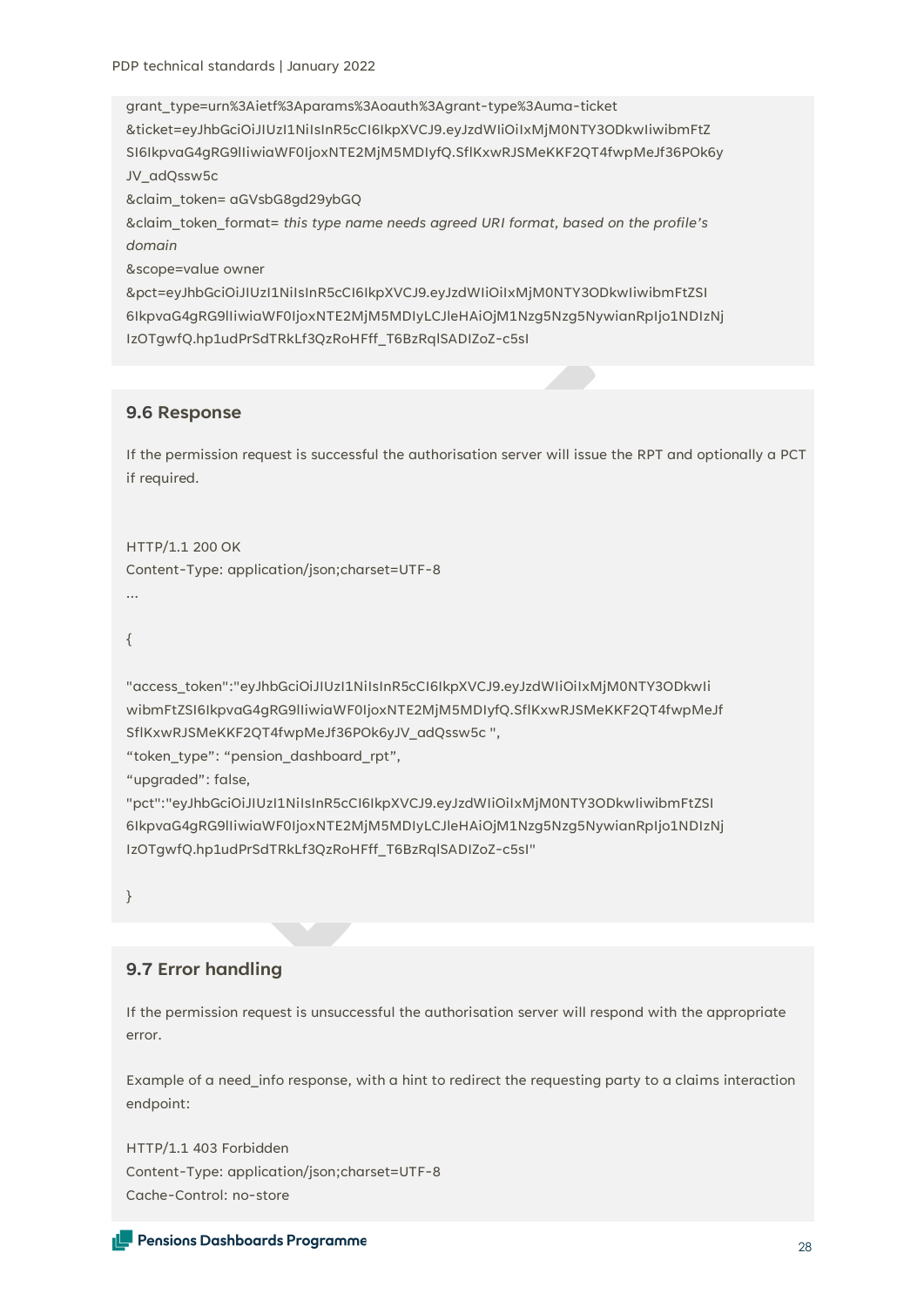{

…

```
"error":"need_info",
     "ticket":"eyJhbGciOiJIUzI1NiIsInR5cCI6IkpXVCJ9.eyJzdWIiOiIxMjM0NTY3ODkwIiwibm
     FtZSI6IkpvaG4gRG9lIiwiaWF0IjoxNTE2MjM5MDIyLCJleHAiOjM1Nzg5Nzg5NywianRpIjo
     1NDIzNjIzOTgwfQ.hp1udPrSdTRkLf3QzRoHFff_T6BzRqlSADIZoZ-c5sI ",
     "redirect_user":https://as.pdp.com/rqp_claims?id=2346576421
}
Example when the client was not authorised to have the permissions:
HTTP/1.1 403 Forbidden
Content-Type: application/json;charset=UTF-8
Cache-Control: no-store
…
{
   "error":"request_denied"
}
```
# Obtain Pels API **10**

# **10.1 Summary of obtain PeIs API**

In order for the dashboard, whether used by the owner or their delegate, to obtain the owner's PeIs following the completion of find, the dashboard will pull the PeIs from the owner user's consent and authorisation account, via an API hosted at the authorisation server.

## **10.2 Hosting**

The API (an UMA Resource Server) will be hosted on the authorisation server, which is part of the consent and authorisation service.

# **10.3 Format**

The API will be a REST API using JSON encoded as UTF-8.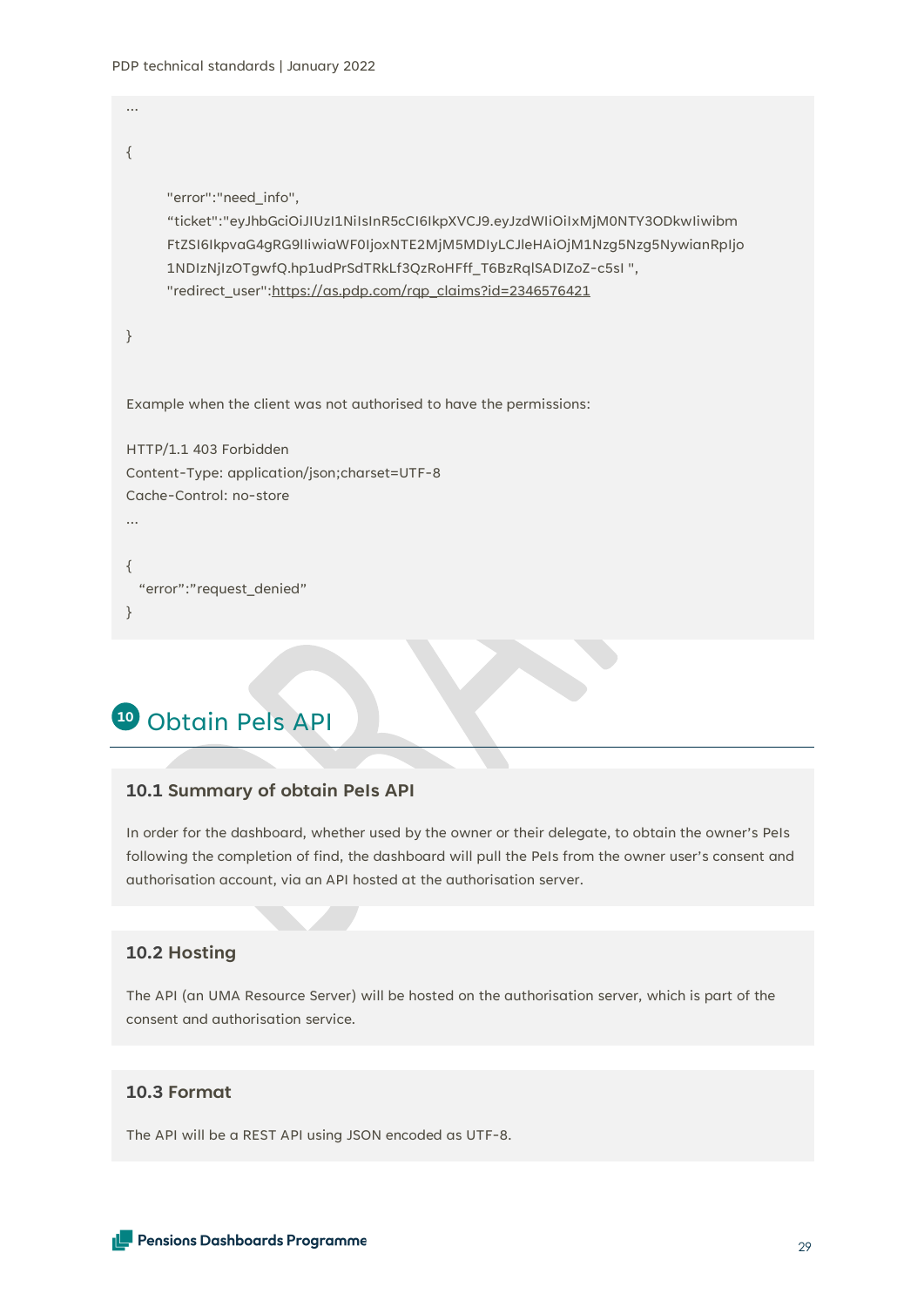# **10.4 Authorisation**

The dashboard client will authenticate itself with the authorisation server at run time as defined in [rfc8705 section 2 .](https://datatracker.ietf.org/doc/html/rfc8705#section-2) In addition to this, all end point connections are secured using mutual TLS.

#### **10.5 HTTP method**

The dashboard will make a HTTP GET request to the obtain PeI endpoint for that specific user's consent and authorisation account – ie the dashboard attempts to GET the URL https:://CA.ObtainPeIs/<userGUID> with a parameter of the user is 'owner' or 'delegate'. The 'userGUID' is the unique identifier for the user's consent and authorisation account. As it is a protected resource the dashboard will need to quote an appropriate access in order for the request to be successful.

Example of a obtain PeIs request carrying an RPT:

GET/IiwiaWF0IjoxNTE2MjM5MD?user=owner HTTP/1.1 Host: www.CA.ObtainPeIs.com Authorization: Bearer eyJhbGciOiJIUzI1NiIsInR5cCI6IkpXVCJ9.eyJzdWIiOiIxMjM0NTY3ODkwIiwibmFtZSI 6IkpvaG4gRG9lIiwiaWF0IjoxNTE2MjM5MDIyfQ.cThIIoDvwdueQB468K5xDc5633se EFoqwxjF\_xSJyQQ.

#### **10.6 Response**

If the obtain PeI request has been determined to be authorised (as a result of introspecting the RPT or the cached result of previous introspection) then the consent and authorisation service will respond back to the dashboard with the user's PeI(s).

```
HTTP/1.1 200 OK
Content-Type: application/json;charset=UTF-8
…
{
"peiList": ["pei:aJ001:WGF45920EJH348ASEWQ0284",
          "pei:sW001:WGF345560EJH348OGIIO4682",
          "pei:jk001:WGF45920EJH348ASEWQ0284"]
}
```
# **10.7 Error handling**

If the obtain PeI request is invalid the consent and authorisation service will respond back to the dashboard with a HTTP 401 error code and an appropriate error message.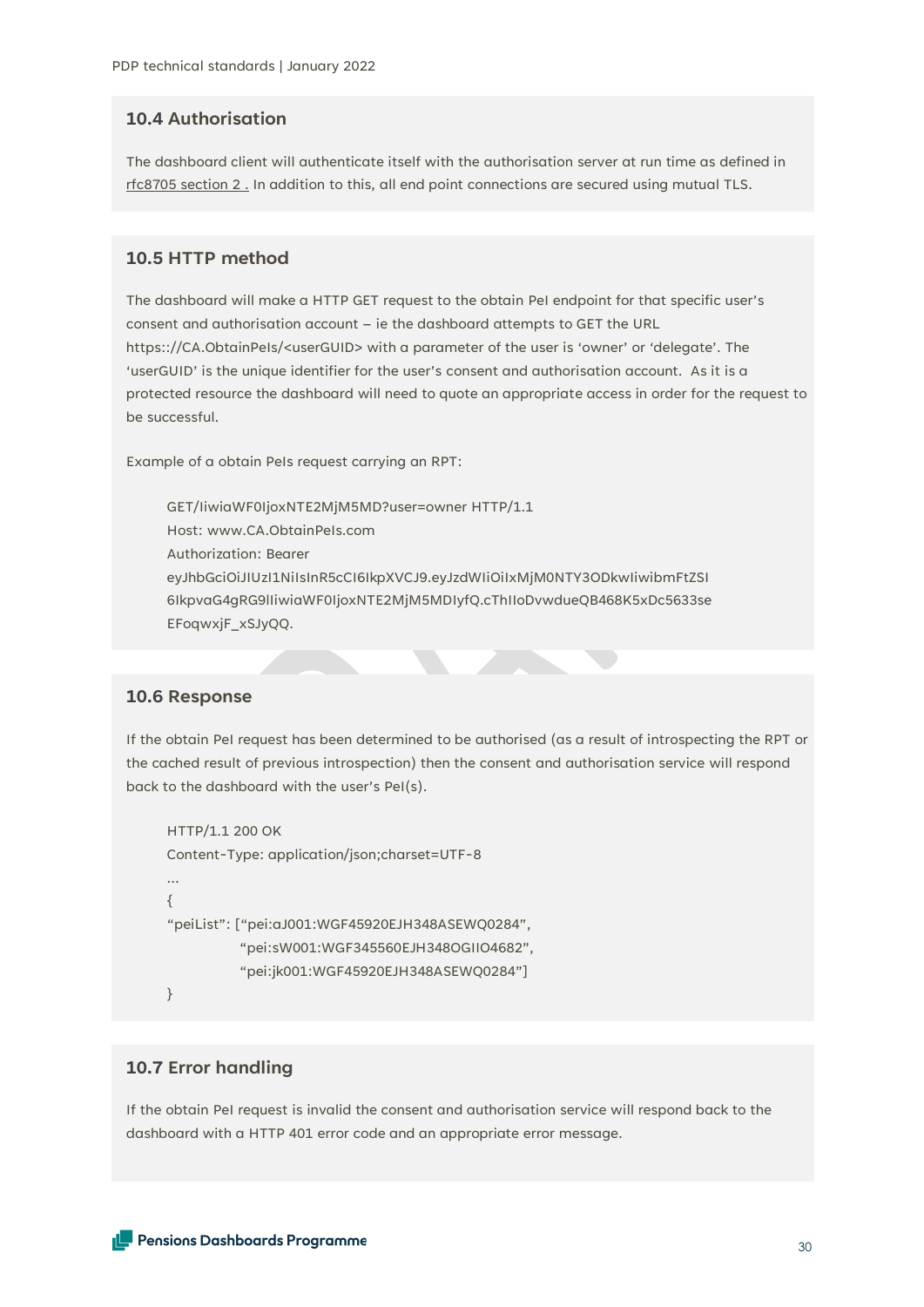PDP technical standards | January 2022

If the request is missing an RPT or has an invalid RPT, then the consent and authorisation service in its response will provide a WWW-Authenticate header with the authentication scheme UMA, with the issuer URI from the authorisation server's discovery document in an as uri parameter indicating the URL of the authorisation server, where the dashboard should reach for further interactions to get an access token and the permission ticket in a ticket parameter. This will enable the dashboard to be able to initiate the authorisation protocol and obtain a valid RPT with the authorisation server.

For example:

HTTP/1.1 401 Unauthorized WWW-Authenticate: UMA realm="PensionDashboard", as\_uri="https://as.pdp.com",

ticket="eyJhbGciOiJIUzI1NiIsInR5cCI6IkpXVCJ9.eyJzdWIiOiIxMjM0NTY3ODkwIiw ibmFtZSI6IkpvaG4gRG9lIiwiaWF0IjoxNTE2MjM5MDIyfQ.cThIIoDvwdueQB468K5 xDc5633seEFoqwxjF\_xSJyQQ"

…

If, after attempting authorisation as above, a dashboard cannot obtain an access token (RPT) it should stop attempting to do so, perhaps informing its user of remedial action. This condition is possible if the user has withdrawn consent for that dashboard, or in some other way consent to share PeIs is not current.

# **11** Obtain Pel configuration API

# **11.1 Summary of obtain PeI configuration API**

Dashboards will need to dereference the pension identifier, which will be in the form of a URI in order to compose the URL to make the HTTP GET request on to view pension details. Dereferencing a PeI means taking the PeI which is a URI (format 'pei':<holdername>:<assetidentifer> eg"pei:aed123aq:WGF45920EJH348ASEWQ0284") and breaking it into components, looking up the holdername, eg 'aed123aq' in a configuration table to derive a scheme name, eg 'aviva.dashboard/pei', and composing a URL, eg [https://aviva.dashboard/pei/WGF45920EJH348ASEWQ0284.](https://aviva.dashboard/pei/WGF45920EJH348ASEWQ0284)

The dereferencing configuration table at the dashboard is based on master data maintained from the governance register. The master will be accessible via an API by registered dashboard providers.

# **11.2 Hosting**

The API will be hosted on the governance register.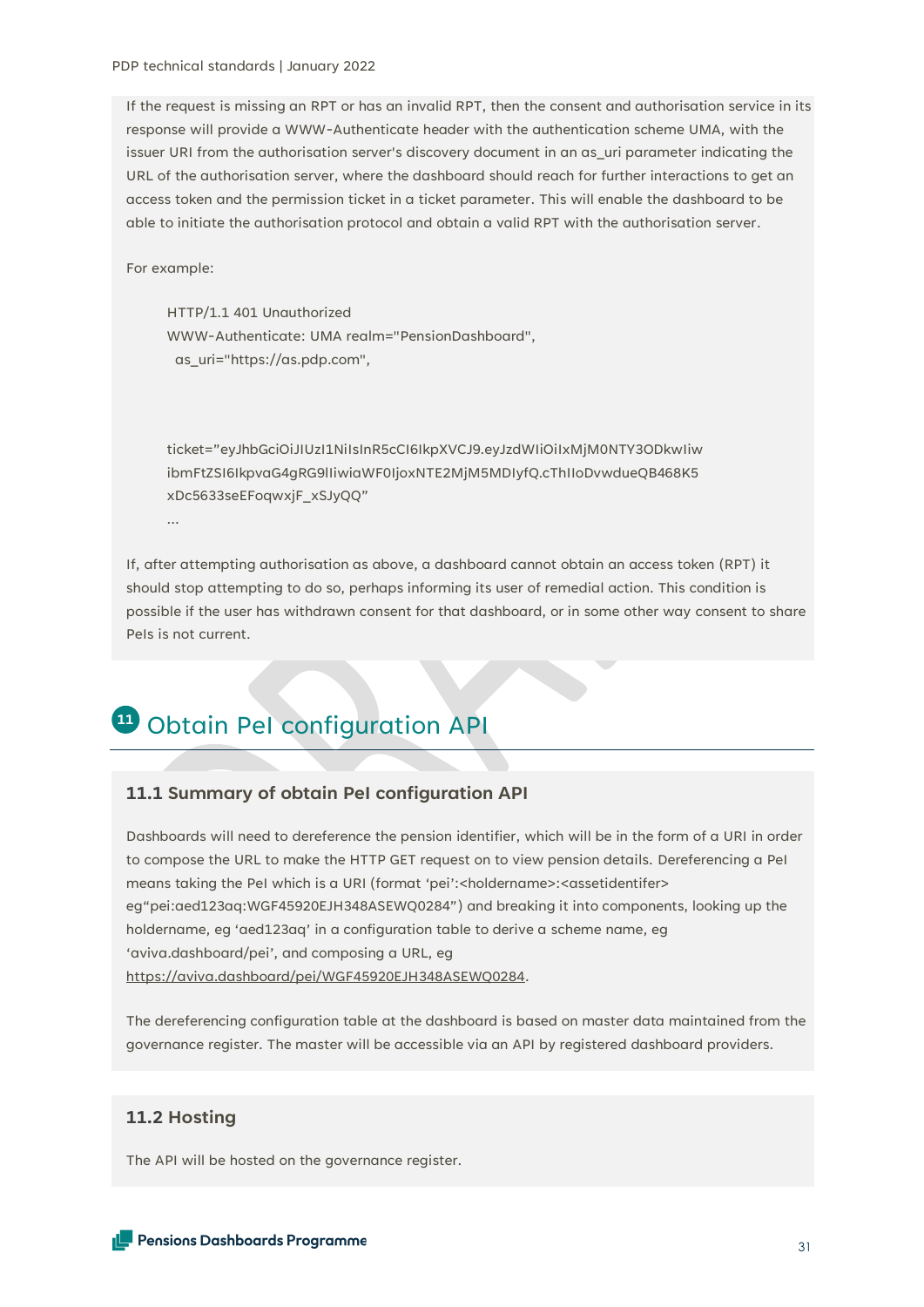#### **11.3 Format**

The API will be a REST API using JSON encoded as UTF-8.

# **11.4 Authorisation**

The dashboard client will authenticate itself with the authorisation server at run time as defined in [rfc8705 section 2 .](https://datatracker.ietf.org/doc/html/rfc8705#section-2) In addition to this, all end point connections are secured using mutual TLS.

# **11.5 HTTP method**

The dashboard will make a HTTP GET request to the obtain PeI configuration endpoint with the parameters containing the variable name (ie pei) and corresponding value (ie holdername) – ie the dashboard attempts to GET the URL https:://GR.ObtainPeIsConfig?pei"=aj001,sw002,…" this will be for a specific set of PeIs. The dashboard can alternative request all of the PeI configuration from the governance register by using the appropriate query parameter in the HTTP GET request – ie the dashboard attempts to GET the URL https:://GR.ObtainPeIsConfig?pei=all.

# **11.6 Response**

The governance register will respond with the corresponding hostname for each of holdername.

```
HTTP/1.1 200 OK
Content-Type: application/json;charset=UTF-8
…
     {
     "av001": "aviva.dashboard/pei",
     "sw002": "scottishwidows.dashboard/pei"
     {
```
# **11.7 Error handling**

If the request sent by the dashboard fails then governance register is expected to respond with the appropriate HTTP status code and error message.

400 Bad Request

Potential bad requests examples:

- *dashboard is not sending a HTTP GET*
- *parsing error by governance register*
- *schema not configured correctly*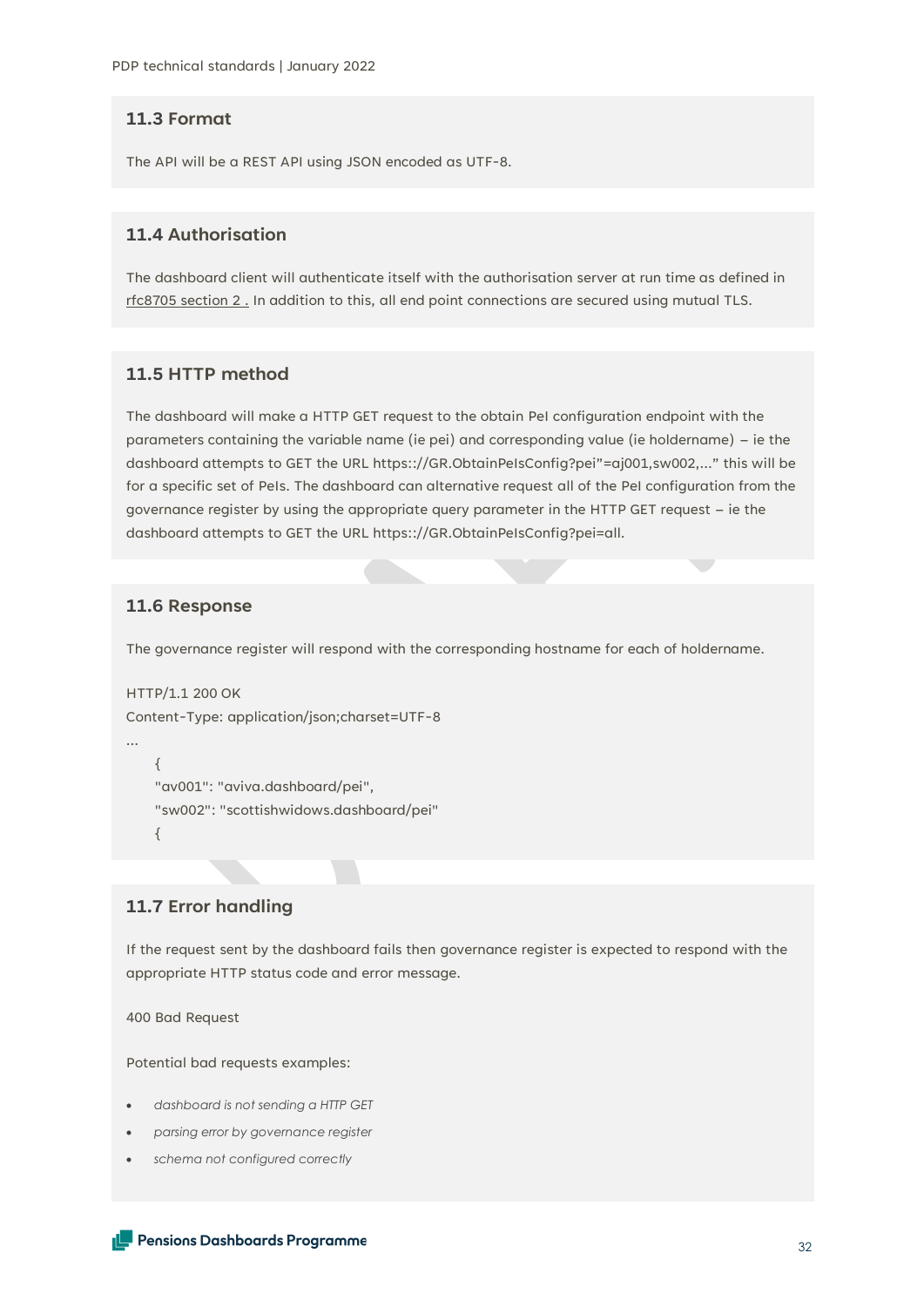#### 503 Service Unavailable

• *service is down for maintenance or overloaded by requests*

# Dashboard redirection protocols **12**

Dashboards expose no interfaces (other than their redirection endpoint, which is used to unwind a previous redirection to the relevant consent and authorisation (C&A) redirection interface).

Redirection from dashboard to the C&A is a vital constituent of these processes and for dashboard designers it is vital to understand in connection with the strict 'APIs'.

Dashboards must redirect their user agents to either of C&A's interfaces –

UMAGrant.ClaimsRedirection or ConsentandControl.Redirect. The ClaimsRedirection interface is part of the UMA authorisation flow. The Consent.Redirect interface handles requests of type:

- *find (including pull Peis)*
- *refresh PAT (RS failure case)*
- *consent*
- *account deletion (GDPR)*

For every interaction made by the dashboard to the consent and authorisation service, it has to mint a new RQP token.

# Client registration **13**

Registration of OAuth clients (ie dashboards and data providers) is required for the operation of the UMA profiles. The governance register (which includes the UMA authorisation server as the software entity managing software client registration) will provide services for client registration.

Static registration may be more secure but dynamic registration may be more expected by industry participants, may involve fewer manual processes, and is necessary to support public client types (especially non-confidential ie SPAs, native apps).

In order for PDP to offer dynamic client registration, it requires the authorisation server (AS) to support dynamic registration [ODynClient] and to provision clients appropriately. The AS needs to support software statements to bootstrap the registration process securely.

Client authentication to the AS will be defined in accord with dynamic registration requirements.

The alpha phase of the programme will focus on static client registration. Dynamic client registration will be looked at once the requirements to support this have been refined with the supplier.